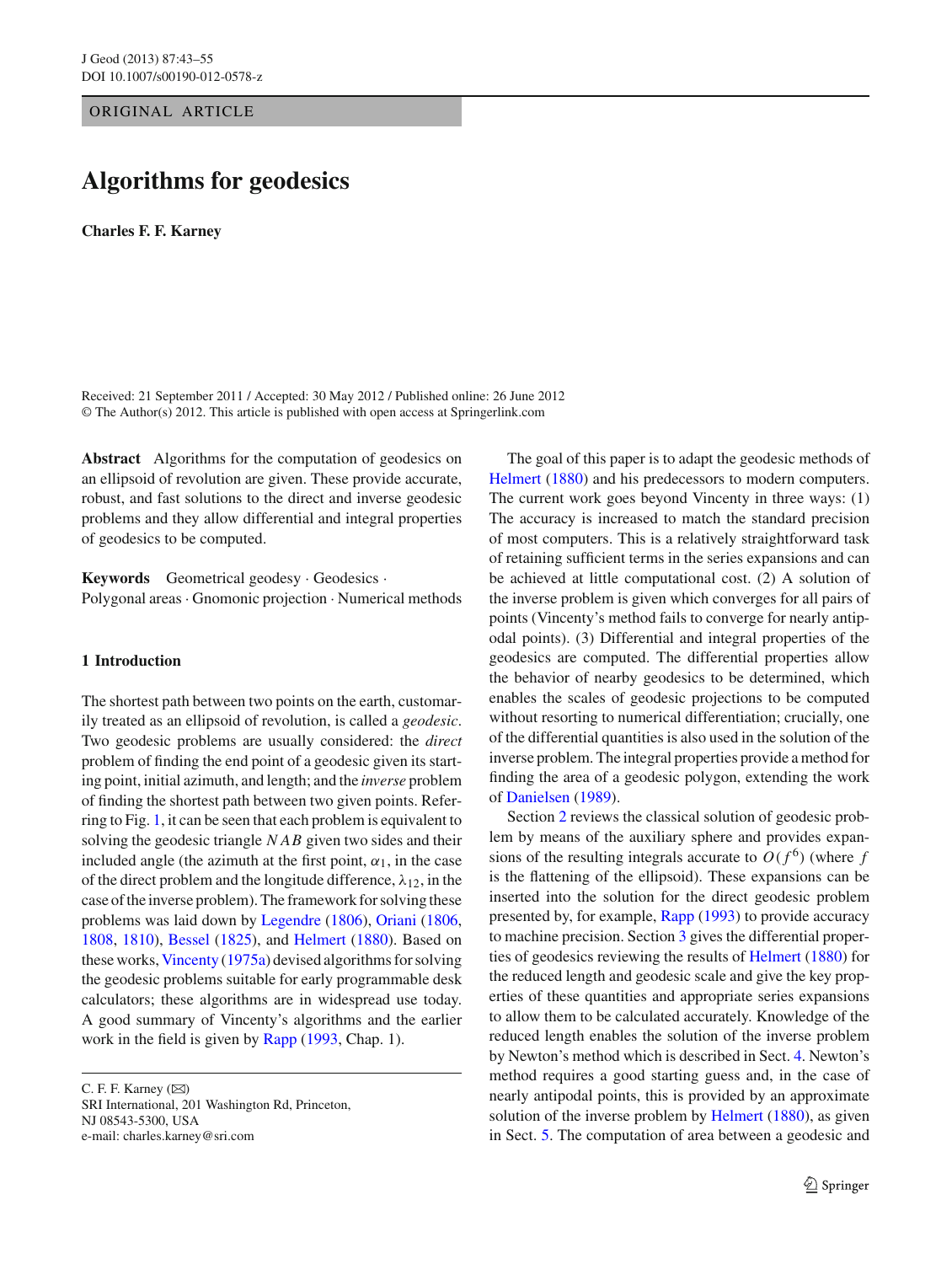

<span id="page-1-0"></span>**Fig. 1** The ellipsoidal triangle *NAB*. *N* is the north pole, *NAF* and *NBH* are meridians, and *AB* is a geodesic of length *s*12. The longitude of *B* relative to *A* is  $\lambda_{12}$ ; the latitudes of *A* and *B* are  $\phi_1$  and  $\phi_2$ . *EFH* is the equator with *E* also lying on the extension of the geodesic *AB*; and  $\alpha_0, \alpha_1$ , and  $\alpha_2$  are the azimuths (in the forward direction) of the geodesic at *E*, *A*, and *B*

the equator is formulated in Sect. [6,](#page-7-0) extending the work of [Danielsen](#page-12-8) [\(1989](#page-12-8)). Some details of the implementation and accuracy and timing data are presented in Sect. [7.](#page-9-0) As an illustration of the use of these algorithms, Sect. [8](#page-10-0) gives an ellipsoidal gnomonic projection in which geodesics are very nearly straight. This provides a convenient way of solving several geodesic problems.

For the purposes of this paper, it is useful to generalize the definition of a geodesic. The geodesic curvature,  $\kappa$ , of an arbitrary curve at a point *P* on a surface is defined as the curvature of the projection of the curve onto a plane tangent to the surface at *P*. All shortest paths on a surface are *straight*, defined as  $\kappa = 0$  at every point on the path. In the rest of this paper, I use straightness as the defining property of geodesics; this allows geodesic lines to be extended indefinitely (beyond the point at which they cease to be shortest paths).

Several of the results reported here appeared earlier in a technical report [\(Karney 2011\)](#page-12-9).

## <span id="page-1-1"></span>**2 Basic equations and direct problem**

I consider an ellipsoid of revolution with equatorial radius *a*, and polar semi-axis *b*, flattening *f* , third flattening *n*, eccentricity  $e$ , and second eccentricity  $e'$  given by

$$
f = (a - b)/a = 1 - \sqrt{1 - e^2},
$$
\n(1)

$$
n = (a - b)/(a + b) = f/(2 - f),
$$
\n(2)

$$
e2 = (a2 - b2)/a2 = f(2 - f),
$$
 (3)

$$
e^{\prime 2} = (a^2 - b^2)/b^2 = e^2/(1 - e^2). \tag{4}
$$

As a consequence of the rotational symmetry of the ellipsoid, geodesics obey a relation found by [Clairaut](#page-12-10) [\(1735\)](#page-12-10), namely

<span id="page-1-5"></span>
$$
\sin \alpha_0 = \sin \alpha_1 \cos \beta_1 = \sin \alpha_2 \cos \beta_2, \tag{5}
$$



<span id="page-1-2"></span>**Fig. 2** The elementary ellipsoidal triangle *NEP* mapped to the auxiliary sphere. *N E* and *NPG* are meridians; *EG* is the equator; and *E P* is the great circle (i.e., the geodesic). The corresponding ellipsoidal variables are shown in *parentheses*. Here *P* represents an arbitrary point on the geodesic *EAB* in Fig. [1](#page-1-0)

where  $\beta$  is the reduced latitude (sometimes called the parametric latitude), given by

<span id="page-1-10"></span>
$$
\tan \beta = (1 - f) \tan \phi. \tag{6}
$$

The geodesic problems are most easily solved using an *auxiliary sphere* which allows an exact correspondence to be made between a geodesic and a great circle on a sphere. On the sphere, the latitude  $\phi$  is replaced by the reduced latitude  $\beta$ , and azimuths  $\alpha$  are preserved. From Fig. [2,](#page-1-2) it is clear that Clairaut's equation,  $\sin \alpha_0 = \sin \alpha \cos \beta$ , is just the sine rule applied to the sides *N E* and *N P* of the triangle *NEP* and their opposite angles. The third side, the spherical arc length  $\sigma$ , and its opposite angle, the spherical longitude  $\omega$ , are related to the equivalent quantities on the ellipsoid, the distance *s*, and longitude  $\lambda$ , by [\(Rapp 1993](#page-12-7), Eqs. (1.28) and (1.170))

<span id="page-1-3"></span>
$$
\frac{s}{b} = \int_{0}^{\sigma} \sqrt{1 + k^2 \sin^2 \sigma'} d\sigma' = I_1(\sigma), \qquad (7)
$$

$$
\lambda = \omega - f \sin \alpha_0 \int_{0}^{\sigma} \frac{2 - f}{1 + (1 - f)\sqrt{1 + k^2 \sin^2 \sigma'}} d\sigma'
$$

$$
= \omega - f \sin \alpha_0 I_3(\sigma), \qquad (8)
$$

<span id="page-1-6"></span><span id="page-1-4"></span>where

<span id="page-1-11"></span><span id="page-1-7"></span>
$$
k = e' \cos \alpha_0. \tag{9}
$$

<span id="page-1-9"></span><span id="page-1-8"></span>See also Eqs. (5.4.9) and (5.8.8) of [Helmert](#page-12-5) [\(1880\)](#page-12-5). The origin for *s*,  $\sigma$ ,  $\lambda$ , and  $\omega$  is the point *E*, at which the geodesic crosses the equator in the northward direction, with azimuth  $\alpha_0$ . The point *P* can stand for either end of the geodesic *AB* in Fig. [1,](#page-1-0) with the quantities  $\beta$ ,  $\alpha$ ,  $\sigma$ ,  $\omega$ ,  $s$ , and  $\lambda$  acquiring a subscript 1 or 2. I also define  $s_{12} = s_2 - s_1$  as the length of *AB*, with  $\lambda_{12}$ ,  $\sigma_{12}$ , and  $\omega_{12}$  defined similarly. (In this paper,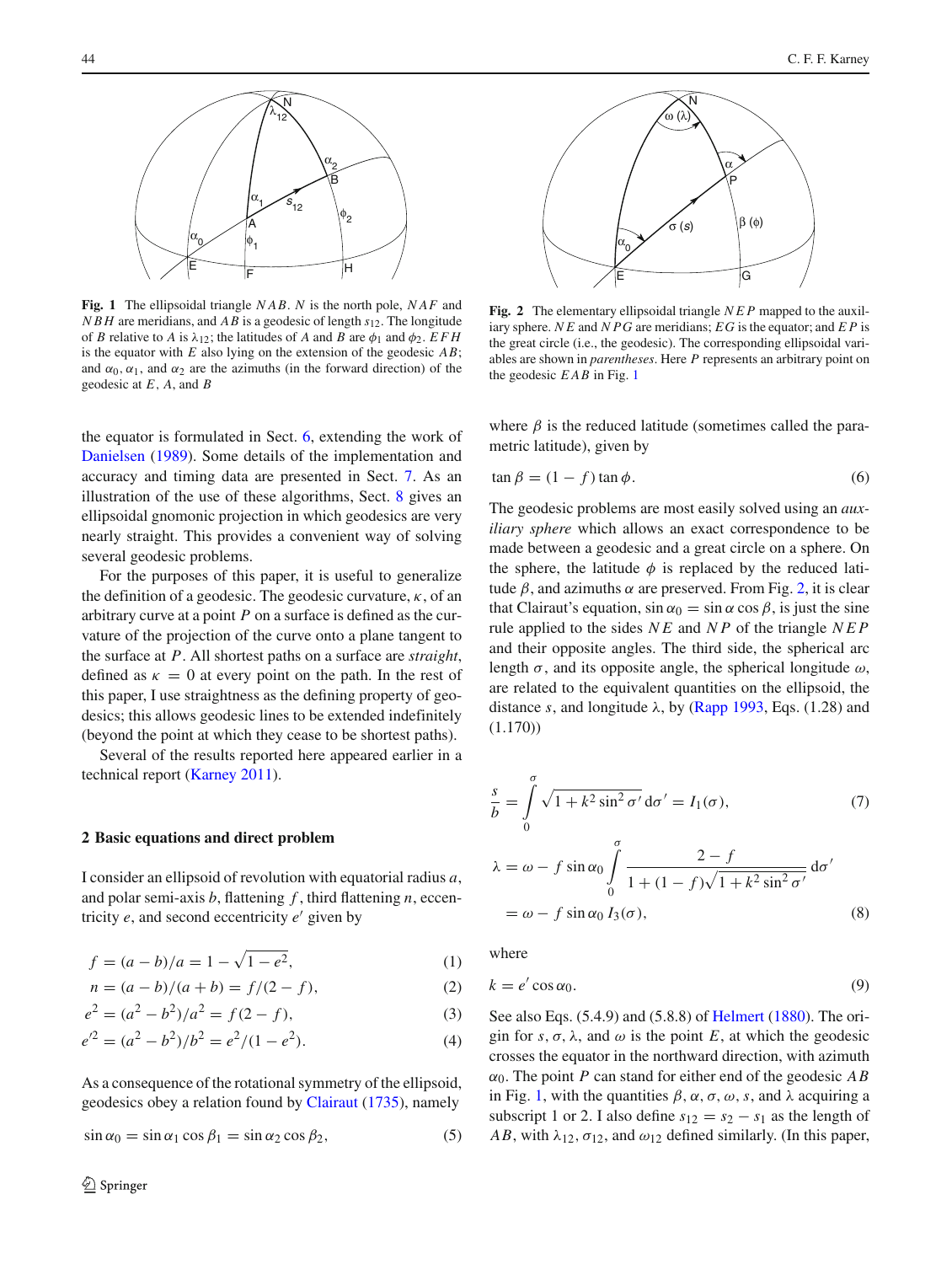$\alpha_2$  is the forward azimuth at *B*. Several authors use the back azimuth instead; this is given by  $\alpha_2 \pm \pi$ .)

Because Eqs. [\(7\)](#page-1-3) and [\(8\)](#page-1-4) depend on  $\alpha_0$ , the mapping between the ellipsoid and the auxiliary sphere is not a global mapping of one surface to another; rather the auxiliary sphere should merely be regarded as a useful mathematical technique for solving geodesic problems. Similarly, because the origin for  $\lambda$  depends on the geodesic, only longitude differences, e.g.,  $\lambda_{12}$ , should be used in converting between longitudes relative to the prime meridian and  $\lambda$ .

In solving the spherical trigonometrical problems, the following equations relating the sides and angles of *NEP* are useful:

 $\alpha_0 = \text{ph}(\cos \alpha + i \sin \alpha \sin \beta + i \sin \alpha \cos \beta),$  (10)

$$
\sigma = \text{ph}(\cos\alpha\cos\beta + i\sin\beta),\tag{11}
$$

$$
\omega = \text{ph}(\cos \sigma + i \sin \alpha_0 \sin \sigma),\tag{12}
$$

$$
\beta = \text{ph}(|\cos \alpha_0 \cos \sigma + i \sin \alpha_0| + i \cos \alpha_0 \sin \sigma), \qquad (13)
$$

$$
\alpha = \text{ph}(\cos \alpha_0 \cos \sigma + i \sin \alpha_0),\tag{14}
$$

where  $i = \sqrt{-1}$  and ph( $x + iy$ ) is the phase of a complex number [\(Olver et al. 2010,](#page-12-11) §1.9.i), typically given by the library function atan2( $y, x$ ). Equation [\(10\)](#page-2-0) merely recasts Eq. [\(5\)](#page-1-5) in a form that allows it to be evaluated accurately when  $\alpha_0$  is close to  $\frac{1}{2}\pi$ . The other relations are obtained by applying Napier's rules of circular parts to *NEP*.

The distance integral, Eq. [\(7\)](#page-1-3), can be expanded in a Fourier series

<span id="page-2-2"></span>
$$
I_1(\sigma) = A_1 \left( \sigma + \sum_{l=1}^{\infty} C_{1l} \sin 2l\sigma \right),
$$
 (15)

with the coefficients determined by expanding the integral in a Taylor series. It is advantageous to follow [Bessel](#page-12-4) [\(1825,](#page-12-4) §5) and [Helmert](#page-12-5) [\(1880](#page-12-5), Eq. (5.5.1)) and use  $\varepsilon$ , defined by

<span id="page-2-8"></span>
$$
\varepsilon = \frac{\sqrt{1 + k^2} - 1}{\sqrt{1 + k^2} + 1}
$$
 or  $k = \frac{2\sqrt{\varepsilon}}{1 - \varepsilon}$ , (16)

as the expansion parameter. This leads to expansions with half as many terms as the corresponding ones in  $k^2$ . The expansion can be conveniently carried out to arbitrary order by a computer algebra system such as [Maxima](#page-12-12) [\(2009](#page-12-12)) which yields

$$
A_1 = (1 - \varepsilon)^{-1} \left( 1 + \frac{1}{4} \varepsilon^2 + \frac{1}{64} \varepsilon^4 + \frac{1}{256} \varepsilon^6 + \cdots \right), \quad (17)
$$
  
\n
$$
C_{11} = -\frac{1}{2} \varepsilon + \frac{3}{16} \varepsilon^3 - \frac{1}{32} \varepsilon^5 + \cdots,
$$
  
\n
$$
C_{12} = -\frac{1}{16} \varepsilon^2 + \frac{1}{32} \varepsilon^4 - \frac{9}{2048} \varepsilon^6 + \cdots,
$$
  
\n
$$
C_{13} = -\frac{1}{48} \varepsilon^3 + \frac{3}{256} \varepsilon^5 + \cdots,
$$
  
\n
$$
C_{14} = -\frac{5}{512} \varepsilon^4 + \frac{3}{512} \varepsilon^6 + \cdots,
$$
  
\n
$$
C_{15} = -\frac{7}{1280} \varepsilon^5 + \cdots,
$$

<span id="page-2-12"></span>
$$
C_{16} = -\frac{7}{2048} \varepsilon^6 + \dotsb \tag{18}
$$

This extends Eq. (5.5.7) of [Helmert](#page-12-5) [\(1880\)](#page-12-5) to higher order. These coefficients may be inserted into Eq. (1.40) of [Rapp](#page-12-7) [\(1993](#page-12-7)) using

$$
\mathcal{B}_j = \begin{cases} A_1, & \text{for } j = 0, \\ 2A_1 C_{1l}, & \text{for } j = 2l, \text{ with } l > 0, \end{cases} \tag{19}
$$

where here, and subsequently in Eqs.  $(22)$  and  $(26)$ , a script letter, e.g., *B*, is used to stand for Rapp's coefficients.

<span id="page-2-0"></span>In the course of solving the direct geodesic problem (where  $s_{12}$  is given), it is necessary to determine  $\sigma$  given *s*. Vincenty solves for  $\sigma$  iteratively. However, it is simpler to follow [Helmert](#page-12-5) [\(1880](#page-12-5), §5.6) and substitute  $s = bA_1\tau$  into Eqs. [\(7\)](#page-1-3) and [\(15\)](#page-2-2), to obtain  $\tau = \sigma + \sum_l C_{1l} \sin 2l\sigma$ ; this may be inverted, for example, using Lagrange reversion, to give

<span id="page-2-10"></span><span id="page-2-7"></span><span id="page-2-5"></span><span id="page-2-3"></span>
$$
\sigma = \tau + \sum_{l=1}^{\infty} C_{1l}' \sin 2l\tau,
$$
\n(20)

<span id="page-2-6"></span>where

$$
C'_{11} = \frac{1}{2}\varepsilon - \frac{9}{32}\varepsilon^3 + \frac{205}{1536}\varepsilon^5 + \cdots,
$$
  
\n
$$
C'_{12} = \frac{5}{16}\varepsilon^2 - \frac{37}{96}\varepsilon^4 + \frac{1335}{4096}\varepsilon^6 + \cdots,
$$
  
\n
$$
C'_{13} = \frac{29}{96}\varepsilon^3 - \frac{75}{128}\varepsilon^5 + \cdots,
$$
  
\n
$$
C'_{14} = \frac{539}{1536}\varepsilon^4 - \frac{2391}{2560}\varepsilon^6 + \cdots,
$$
  
\n
$$
C'_{15} = \frac{3467}{7680}\varepsilon^5 + \cdots,
$$
  
\n
$$
C'_{16} = \frac{38081}{61440}\varepsilon^6 + \cdots.
$$
  
\n(21)

<span id="page-2-13"></span>This extends Eq. (5.6.8) of [Helmert](#page-12-5) [\(1880\)](#page-12-5) to higher order. These coefficients may be used in Eq. (1.142) of [Rapp](#page-12-7) [\(1993\)](#page-12-7) using

<span id="page-2-1"></span>
$$
\mathcal{D}_j = 2C'_{1l}, \quad \text{for } j = 2l, \text{ with } l > 0. \tag{22}
$$

Similarly, the integral appearing in the longitude equation, Eq. [\(8\)](#page-1-4), can be written as a Fourier series

<span id="page-2-4"></span>
$$
I_3(\sigma) = A_3 \left( \sigma + \sum_{l=1}^{\infty} C_{3l} \sin 2l \sigma \right).
$$
 (23)

Following [Helmert](#page-12-5) [\(1880\)](#page-12-5), I expand jointly in *n* and  $\varepsilon$ , both of which are  $O(f)$ , to give

<span id="page-2-9"></span>
$$
A_3 = 1 - \left(\frac{1}{2} - \frac{1}{2}n\right)\varepsilon - \left(\frac{1}{4} + \frac{1}{8}n - \frac{3}{8}n^2\right)\varepsilon^2
$$
  
 
$$
- \left(\frac{1}{16} + \frac{3}{16}n + \frac{1}{16}n^2\right)\varepsilon^3 - \left(\frac{3}{64} + \frac{1}{32}n\right)\varepsilon^4
$$
  
 
$$
- \frac{3}{128}\varepsilon^5 + \cdots,
$$
  
\n
$$
C_{31} = \left(\frac{1}{4} - \frac{1}{4}n\right)\varepsilon + \left(\frac{1}{8} - \frac{1}{8}n^2\right)\varepsilon^2 + \left(\frac{3}{64} + \frac{3}{64}n - \frac{1}{64}n^2\right)\varepsilon^3
$$
  
\n
$$
+ \left(\frac{5}{128} + \frac{1}{64}n\right)\varepsilon^4 + \frac{3}{128}\varepsilon^5 + \cdots,
$$
  
\n(24)

<span id="page-2-11"></span><sup>2</sup> Springer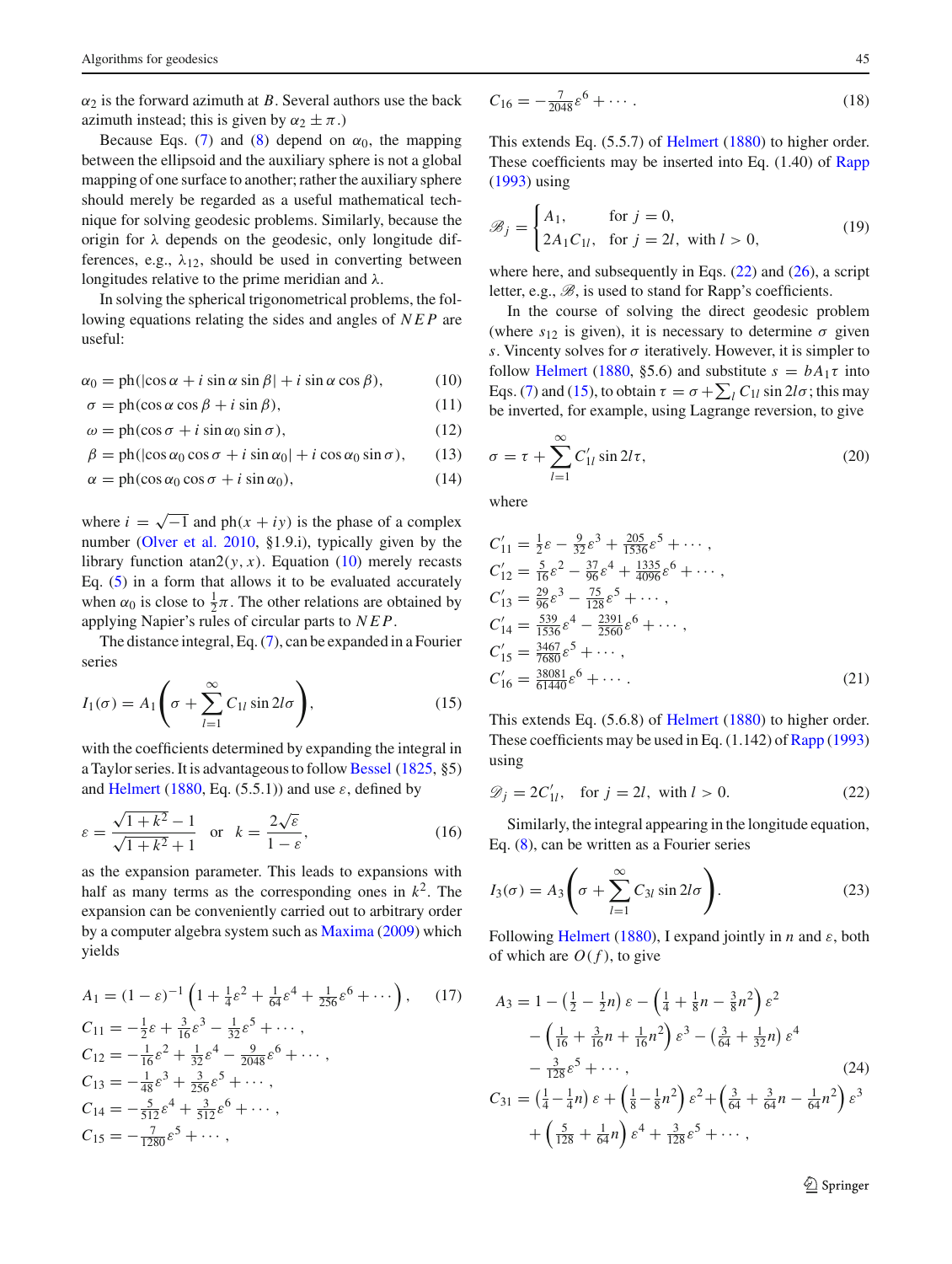<span id="page-3-3"></span>**Table 1** The parameters for the WGS84 ellipsoid used in the examples. The column labeled "Eq." lists the equations used to compute the corresponding quantities

| Qty.             | Value                    | Eq.   |
|------------------|--------------------------|-------|
| $\overline{a}$   | 6378137 m                | Given |
|                  | 1/298.257223563          | Given |
| $\boldsymbol{b}$ | 6356752.314245 m         | (1)   |
| $\mathcal{C}$    | 6371007.180918 m         | (60)  |
| $\boldsymbol{n}$ | 0.001 679 220 386 383 70 | (2)   |
| $e^2$            | 0.006 694 379 990 141 32 | (3)   |
| $e^{\prime 2}$   | 0.00673949674227643      | (4)   |

$$
C_{32} = \left(\frac{1}{16} - \frac{3}{32}n + \frac{1}{32}n^2\right)\varepsilon^2 + \left(\frac{3}{64} - \frac{1}{32}n - \frac{3}{64}n^2\right)\varepsilon^3
$$
  
+  $\left(\frac{3}{128} + \frac{1}{128}n\right)\varepsilon^4 + \frac{5}{256}\varepsilon^5 + \cdots$ ,  

$$
C_{33} = \left(\frac{5}{192} - \frac{3}{64}n + \frac{5}{192}n^2\right)\varepsilon^3 + \left(\frac{3}{128} - \frac{5}{192}n\right)\varepsilon^4
$$
  
+  $\frac{7}{512}\varepsilon^5 + \cdots$ ,  

$$
C_{34} = \left(\frac{7}{512} - \frac{7}{256}n\right)\varepsilon^4 + \frac{7}{512}\varepsilon^5 + \cdots
$$
,  

$$
C_{35} = \frac{21}{2560}\varepsilon^5 + \cdots
$$
. (25)

<span id="page-3-5"></span>This extends Eq. (5.8.14) of [Helmert](#page-12-5) [\(1880\)](#page-12-5) to higher order. These coefficients may be inserted into Eq. (1.56) of [Rapp](#page-12-7) [\(1993](#page-12-7)) using

<span id="page-3-1"></span>
$$
\mathscr{A}_j = \begin{cases} A_3, & \text{for } j = 0, \\ 2A_3C_{3l}, & \text{for } j = 2l, \text{ with } l > 0. \end{cases}
$$
 (26)

The equations given in this section allow the direct geodesic problem to be solved. Given  $\phi_1$  (and hence  $\beta_1$ ) and  $\alpha_1$ solve the spherical triangle *NEA* to give  $\alpha_0$ ,  $\sigma_1$ , and  $\omega_1$  using Eqs. [\(10\)](#page-2-0)–[\(12\)](#page-2-3). Find  $s_1$  and  $\lambda_1$  from Eqs. [\(7\)](#page-1-3) and [\(8\)](#page-1-4) together with Eqs. [\(15\)](#page-2-2) and [\(23\)](#page-2-4). (Recall that the origin for  $\lambda$  is *E* in Fig. [1.](#page-1-0)) Determine  $s_2 = s_1 + s_{12}$  and hence  $\sigma_2$  using Eq. [\(20\)](#page-2-5). Now solve the spherical triangle  $NEB$  to give  $\alpha_2$ ,  $\beta_2$  (and hence  $\phi_2$ ), and  $\omega_2$ , using Eqs. [\(12\)](#page-2-3)–[\(14\)](#page-2-6). Finally, determine  $\lambda_2$  (and  $\lambda_{12}$ ) from Eqs. [\(8\)](#page-1-4) and [\(23\)](#page-2-4). A numerical example of the solution of the direct problem is given in Table [2](#page-3-2) using the parameters of Table [1.](#page-3-3)

## <span id="page-3-0"></span>**3 Differential quantities**

Before turning to the inverse problem, I present Gauss' solution for the differential behavior of geodesics. One differential quantity, the reduced length *m*12, is needed in the solution of the inverse problem by Newton's method (Sect. [4\)](#page-5-0) and an expression for this quantity is given at the end of this section. However, because this and other differential quantities aid in the solution of many geodesic problems, I also discuss their derivation and present some of their properties.

<span id="page-3-2"></span>**Table 2** A sample direct calculation specified by  $\phi_1 = 40^\circ$ ,  $\alpha_1 = 30^\circ$ , and  $s_{12} = 10000$  km. For equatorial geodesics ( $\phi_1 = 0$  and  $\alpha_1 = \frac{1}{2}\pi$ ), Eq. [\(11\)](#page-2-7) is indeterminate; in this case, take  $\sigma_1 = 0$ 

| Qty.                       | Value                | Eq.                     |
|----------------------------|----------------------|-------------------------|
| $\phi_1$                   | $40^{\circ}$         | Given                   |
| $\alpha_1$                 | $30^\circ$           | Given                   |
| S12                        | 10000000 m           | Given                   |
| Solve triangle NEA         |                      |                         |
| $\beta_1$                  | 39.905 277 146 01°   | (6)                     |
| $\alpha_0$                 | 22.553 940 202 62°   | (10)                    |
| $\sigma_1$                 | 43.999 153 645 00°   | (11)                    |
| $\omega_1$                 | 20.32371827837°      | (12)                    |
| Determine $\sigma_2$       |                      |                         |
| $k^2$                      | 0.005 748 029 628 57 | (9)                     |
| $\boldsymbol{\varepsilon}$ | 0.001 432 892 204 16 | (16)                    |
| A <sub>1</sub>             | 1.001 435 462 362 07 | (17)                    |
| $I_1(\sigma_1)$            | 0.768 315 388 864 12 | (15)                    |
| S <sub>1</sub>             | 4883990.626232 m     | (7)                     |
| s <sub>2</sub>             | 14883990.626232 m    | $s_1 + s_{12}$          |
| $\tau_2$                   | 133.962 660 502 08°  | $s_2/(bA_1)$            |
| $\sigma_2$                 | 133.921 640 830 38°  | (20)                    |
| Solve triangle NEB         |                      |                         |
| $\alpha_2$                 | 149.090 169 318 07°  | (14)                    |
| $\beta_2$                  | 41.69771809250°      | (13)                    |
| $\omega_2$                 | 158.284 121 471 12°  | (12)                    |
| Determine $\lambda_{12}$   |                      |                         |
| $A_3$                      | 0.999 284 243 06     | (24)                    |
| $I_3(\sigma_1)$            | 0.76773786069        | (23)                    |
| $I_3(\sigma_2)$            | 2.33534322170        | (23)                    |
| $\lambda_1$                | 20.267 150 380 16°   | (8)                     |
| $\lambda_2$                | 158.11205042393°     | (8)                     |
| $\lambda_{12}$             | 137.844 900 043 77°  | $\lambda_2 - \lambda_1$ |
| Solution                   |                      |                         |
| $\phi_2$                   | 41.793 310 205 06°   | (6)                     |
| $\lambda_{12}$             | 137.844 900 043 77°  |                         |
| $\alpha_2$                 | 149.090 169 318 07°  |                         |

Consider a reference geodesic parametrized by distance *s* and a nearby geodesic separated from the reference by an infinitesimal distance  $t(s)$ . [Gauss](#page-12-13) [\(1828](#page-12-13)) showed that  $t(s)$ satisfies the differential equation

<span id="page-3-4"></span>
$$
\frac{d^2t(s)}{ds^2} + K(s)t(s) = 0,
$$
\n(27)

where  $K(s)$  is the Gaussian curvature of the surface. As a second order, linear, homogeneous differential equation, its solution can be written as

$$
t(s) = At_A(s) + Bt_B(s),
$$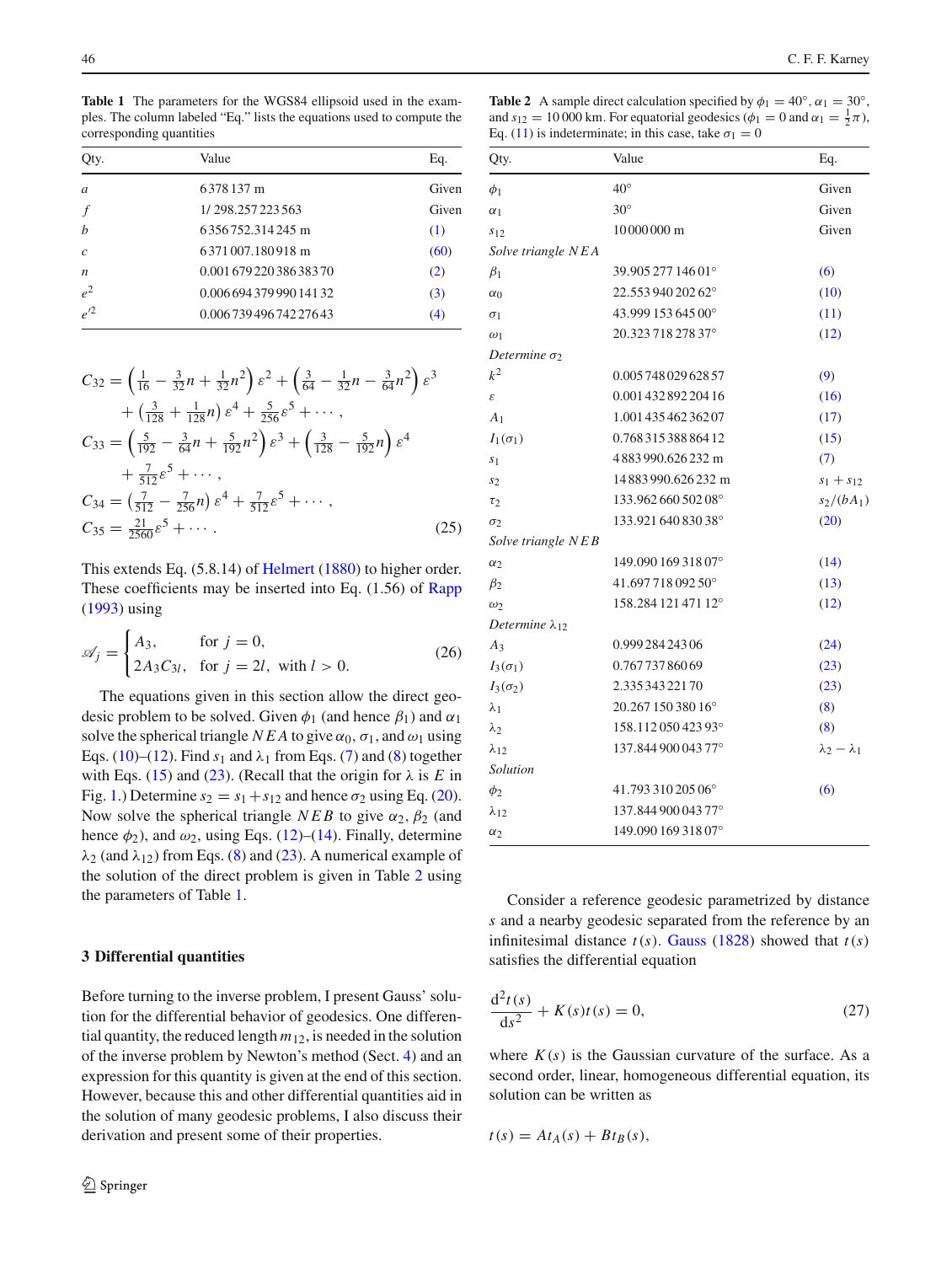

<span id="page-4-1"></span>**Fig. 3** The definitions of  $m_{12}$  and  $M_{12}$  are illustrated in **a** and **b**. A geometric proof of Eq. [\(29\)](#page-4-0) is shown in c; here  $AB$  and  $A'B'$  are parallel at *B* and *B'*,  $BAB' = d\alpha_1$ ,  $BB' = m_{12} d\alpha_1$ ,  $AA' = M_{21}m_{12} d\alpha_1$ , and finally  $AB'A' = M_{21} d\alpha_1$ , from which Eq. [\(29\)](#page-4-0) follows

where *A* and *B* are (infinitesimal) constants and  $t_A$  and  $t_B$ are independent solutions. When considering the geodesic segment spanning  $s_1 \leq s \leq s_2$ , it is convenient to specify

$$
t_A(s_1) = 0,
$$
  $\frac{df_A(s)}{ds}\Big|_{s=s_1} = 1,$   
 $t_B(s_1) = 1,$   $\frac{df_B(s)}{ds}\Big|_{s=s_1} = 0,$ 

and to write

$$
m_{12} = t_A(s_2), \quad M_{12} = t_B(s_2).
$$

The quantity  $m_{12}$  is the *reduced length* of the geodesic [\(Christoffel 1868\)](#page-12-14). Consider two geodesics which cross at  $s = s_1$  at a small angle d $\alpha_1$  (Fig. [3a](#page-4-1)); at  $s = s_2$ , they will be separated by a distance  $m_{12} d\alpha_1$ . Similarly I call  $M_{12}$  the *geodesic scale*. Consider two geodesics which are parallel at  $s = s_1$  and separated by a small distance  $dt_1$  (Fig. [3b](#page-4-1)); at  $s = s_2$ , they will be separated by a distance  $M_{12} dt_1$ .

Several relations between  $m_{12}$  and  $M_{12}$  follow from the defining equation [\(27\)](#page-3-4). The reduced length obeys a reciproc-ity relation [\(Christoffel 1868](#page-12-14), §9),  $m_{21}+m_{12}=0$ ; the Wronskian is given by

<span id="page-4-3"></span>
$$
W(M_{12}, m_{12})(s_2) = M_{12} \frac{dm_{12}}{ds_2} - m_{12} \frac{dM_{12}}{ds_2} = 1; \qquad (28)
$$

and the derivatives are

$$
\frac{dm_{12}}{ds_2} = M_{21},\tag{29}
$$

$$
\frac{dM_{12}}{ds_2} = -\frac{1 - M_{12}M_{21}}{m_{12}}.\t(30)
$$

The constancy of the Wronskian follows by noting that its derivative with respect to  $s_2$  vanishes; its value is found by evaluating it at  $s_2 = s_1$ . A geometric proof of Eq. [\(29\)](#page-4-0) is given in Fig. [3c](#page-4-1) and Eq. [\(30\)](#page-4-2) then follows from Eq. [\(28\)](#page-4-3).

With knowledge of the derivatives, addition rules for *m*<sup>12</sup> and *M*<sup>12</sup> are easily found:

$$
m_{13} = m_{12}M_{23} + m_{23}M_{21}, \tag{31}
$$

$$
M_{13} = M_{12}M_{23} - (1 - M_{12}M_{21})\frac{m_{23}}{m_{12}},
$$
\n(32)

$$
M_{31} = M_{32}M_{21} - (1 - M_{23}M_{32})\frac{m_{12}}{m_{23}},
$$
\n(33)

where points 1, 2, and 3 all lie on the same geodesic.

Geodesics allow concepts from plane geometry to be generalized to apply to a curved surface. In particular, a geodesic circle may be defined as the curve which is a constant geodesic distance from a fixed point. Similarly, a geodesic parallel to a reference curve is the curve which is a constant geodesic distance from that curve. (Thus a circle is a special case of a parallel obtained in the limit when the reference curve degenerates to a point.) Parallels occur naturally when considering, for example, the "12-mile limit" for territorial waters which is the boundary of points lying within 12 nautical miles of a coastal state.

The geodesic curvature of a parallel can be expressed in terms of  $m_{12}$  and  $M_{12}$ . Let point 1 be an arbitrary point on the reference curve with geodesic curvature  $\kappa_1$ . Point 2 is the corresponding point on the parallel, a fixed distance *s*<sup>12</sup> away. The geodesic curvature of the parallel at that point is found from Eqs.  $(29)$  and  $(30)$ ,

<span id="page-4-4"></span>
$$
\kappa_2 = \frac{M_{21}\kappa_1 - (1 - M_{12}M_{21})/m_{12}}{m_{12}\kappa_1 + M_{12}}.\tag{34}
$$

The curvature of a circle is given by the limit  $\kappa_1 \to \infty$ ,

$$
\kappa_2 = M_{21}/m_{12}.\tag{35}
$$

If the reference curve is a geodesic ( $\kappa_1 \rightarrow 0$ ), then the curvature of its parallel is

$$
\kappa_2 = -(1 - M_{12}M_{21})/(M_{12}m_{12}).\tag{36}
$$

If the reference curve is indented, then the parallel intersects itself at a sufficiently large distance from the reference curve. This begins to happen when  $\kappa_2 \rightarrow \infty$  in Eq. [\(34\)](#page-4-4).

The results above apply to general surfaces. For a geodesic on an ellipsoid of revolution, the Gaussian curvature of the surface is given by

<span id="page-4-6"></span>
$$
K = \frac{(1 - e^2 \sin^2 \phi)^2}{b^2} = \frac{1}{b^2 (1 + k^2 \sin^2 \sigma)^2}.
$$
 (37)

<span id="page-4-2"></span><span id="page-4-0"></span>[Helmert](#page-12-5)  $(1880, Eq. (6.5.1))$  $(1880, Eq. (6.5.1))$  solves Eq.  $(27)$  in this case to give

<span id="page-4-5"></span>
$$
m_{12}/b = \sqrt{1 + k^2 \sin^2 \sigma_2} \cos \sigma_1 \sin \sigma_2
$$
  
 
$$
- \sqrt{1 + k^2 \sin^2 \sigma_1} \sin \sigma_1 \cos \sigma_2
$$
  
 
$$
- \cos \sigma_1 \cos \sigma_2 (J(\sigma_2) - J(\sigma_1)), \qquad (38)
$$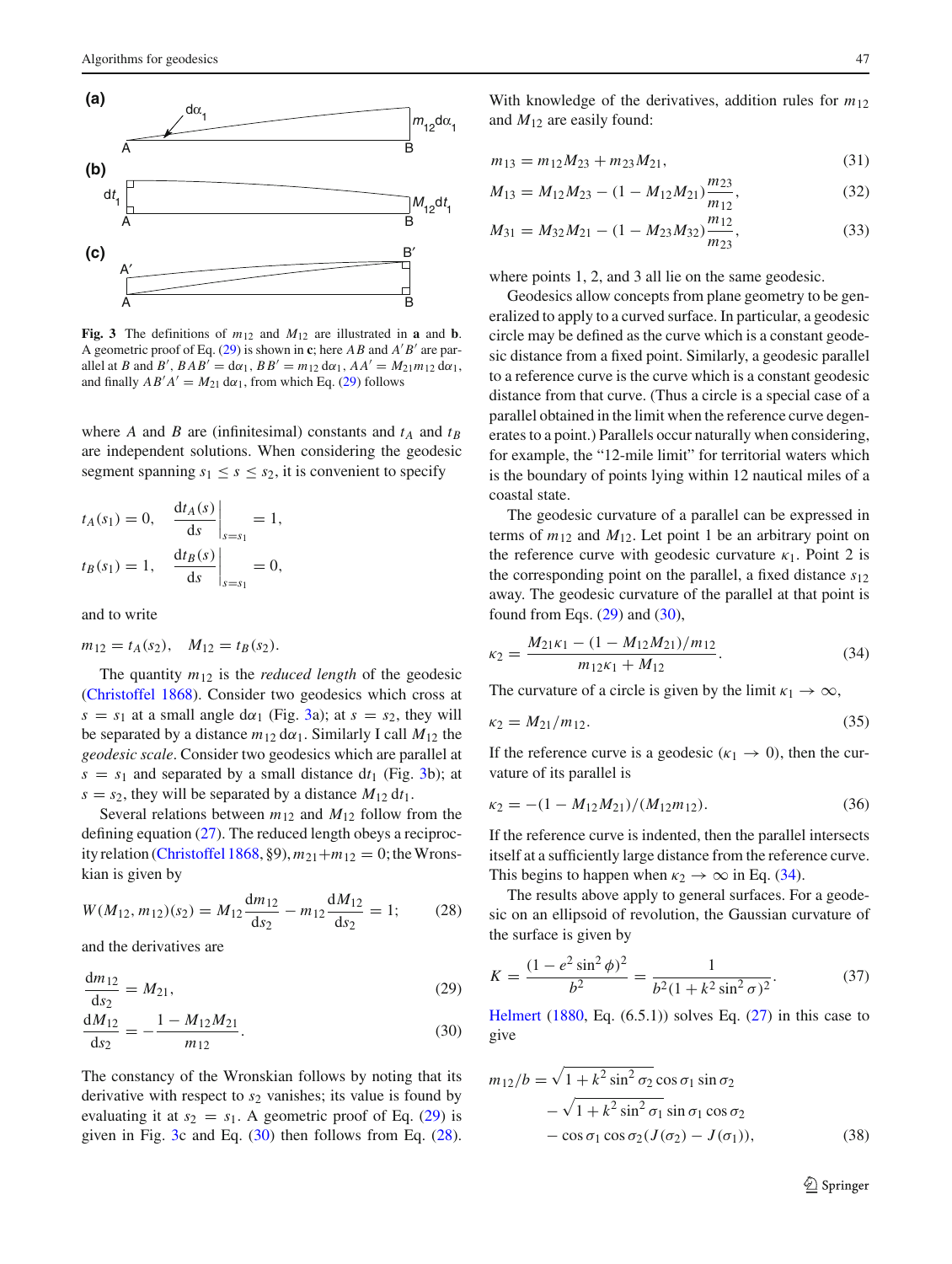$$
M_{12} = \cos \sigma_1 \cos \sigma_2 + \frac{\sqrt{1 + k^2 \sin^2 \sigma_2}}{\sqrt{1 + k^2 \sin^2 \sigma_1}} \sin \sigma_1 \sin \sigma_2 - \frac{\sin \sigma_1 \cos \sigma_2 (J(\sigma_2) - J(\sigma_1))}{\sqrt{1 + k^2 \sin^2 \sigma_1}},
$$
(39)

where

$$
J(\sigma) = \int_0^{\sigma} \frac{k^2 \sin^2 \sigma'}{\sqrt{1 + k^2 \sin^2 \sigma'}} d\sigma'
$$
  
=  $\frac{s}{b} - \int_0^{\sigma} \frac{1}{\sqrt{1 + k^2 \sin^2 \sigma'}} d\sigma'$   
=  $I_1(\sigma) - I_2(\sigma)$ . (40)

Equation [\(39\)](#page-5-1) may be obtained from Eq. (6.9.7) of [Helmert](#page-12-5) [\(1880](#page-12-5)), which gives  $dm_{12}/ds_2$ ;  $M_{12}$  may then be found from Eq. [\(29\)](#page-4-0) with an interchange of indices. In the spherical limit,  $f \rightarrow 0$ , Eqs. [\(38\)](#page-4-5) and [\(39\)](#page-5-1) reduce to

$$
m_{12} = a \sin \sigma_{12} = a \sin(s_{12}/a),
$$
  
\n
$$
M_{12} = \cos \sigma_{12} = \cos(s_{12}/a).
$$

The integral  $I_2(\sigma)$  in Eq. [\(40\)](#page-5-2) may be expanded in a Fourier series in similar fashion to  $I_1(\sigma)$ , Eq. [\(15\)](#page-2-2),

<span id="page-5-8"></span>
$$
I_2(\sigma) = A_2 \left( \sigma + \sum_{l=1}^{\infty} C_{2l} \sin 2l \sigma \right), \tag{41}
$$

where

$$
A_2 = (1 - \varepsilon) \left( 1 + \frac{1}{4} \varepsilon^2 + \frac{9}{64} \varepsilon^4 + \frac{25}{256} \varepsilon^6 + \cdots \right), \qquad (42)
$$
  
\n
$$
C_{21} = \frac{1}{2} \varepsilon + \frac{1}{16} \varepsilon^3 + \frac{1}{32} \varepsilon^5 + \cdots,
$$
  
\n
$$
C_{22} = \frac{3}{16} \varepsilon^2 + \frac{1}{32} \varepsilon^4 + \frac{35}{2048} \varepsilon^6 + \cdots,
$$
  
\n
$$
C_{23} = \frac{5}{48} \varepsilon^3 + \frac{5}{256} \varepsilon^5 + \cdots,
$$
  
\n
$$
C_{24} = \frac{35}{512} \varepsilon^4 + \frac{7}{512} \varepsilon^6 + \cdots,
$$
  
\n
$$
C_{25} = \frac{63}{1280} \varepsilon^5 + \cdots,
$$
  
\n
$$
C_{26} = \frac{77}{2048} \varepsilon^6.
$$
  
\n(43)

# <span id="page-5-0"></span>**4 Inverse problem**

The inverse problem is intrinsically more complicated than the direct problem because the given included angle,  $\lambda_{12}$  in Fig. [1,](#page-1-0) is related to the corresponding angle on the auxiliary sphere  $\omega_{12}$  via an unknown equatorial azimuth  $\alpha_0$ . Thus, the inverse problem inevitably becomes a root-finding exercise.

I tackle this problem as follows: Assume that  $\alpha_1$  is known. Solve the *hybrid* geodesic problem: given  $\phi_1$ ,  $\phi_2$ , and  $\alpha_1$ , find  $\lambda_{12}$  corresponding to the first intersection of the geodesic with <span id="page-5-1"></span>the circle of latitude  $\phi_2$ . The resulting  $\lambda_{12}$  differs, in general, from the given  $\lambda_{12}$ ; so adjust  $\alpha_1$  using Newton's method until the correct  $\lambda_{12}$  is obtained.

I begin by putting the points in a canonical configuration,

<span id="page-5-4"></span>
$$
\phi_1 \le 0, \quad \phi_1 \le \phi_2 \le -\phi_1, \quad 0 \le \lambda_{12} \le \pi.
$$
\n(44)

This may be accomplished swapping the end points and the signs of the coordinates if necessary, and the solution may similarly be transformed to apply to the original points. All geodesics with  $\alpha_1 \in [0, \pi]$  intersect latitude  $\phi_2$  with  $\lambda_{12} \in$  $[0, \pi]$ . Furthermore, the search for solutions can be restricted to  $\alpha_2 \in [0, \frac{1}{2}\pi]$ , because this corresponds to the first intersection with latitude  $\phi_2$ .

<span id="page-5-2"></span>Meridional ( $\lambda_{12} = 0$  or  $\pi$ ) and equatorial ( $\phi_1 = \phi_2 = 0$ , with  $\lambda_{12} \leq (1 - f)\pi$ ) geodesics are treated as special cases, since the azimuth is then known:  $\alpha_1 = \lambda_{12}$  and  $\alpha_1 = \frac{1}{2}\pi$ , respectively. The general case is solved by Newton's method as outlined above.

The solution of the hybrid geodesic problem is straightforward. Find  $\beta_1$  and  $\beta_2$  from Eq. [\(6\)](#page-1-10). Solve for  $\alpha_0$  and  $\alpha_2$ from Eq. [\(5\)](#page-1-5), taking  $\cos \alpha_0 > 0$  and  $\cos \alpha_2 \ge 0$ . In order to compute  $\alpha_2$  accurately, use

<span id="page-5-5"></span>
$$
\cos \alpha_2 = \frac{+\sqrt{\cos^2 \alpha_1 \cos^2 \beta_1 + (\cos^2 \beta_2 - \cos^2 \beta_1)}}{\cos \beta_2}, \quad (45)
$$

in addition to Eq. [\(5\)](#page-1-5). Compute  $\sigma_1, \omega_1, \sigma_2$ , and  $\omega_2$  using Eqs. [\(11\)](#page-2-7) and [\(12\)](#page-2-3). Finally, determine  $\lambda_{12}$  (and, once convergence is achieved,*s*12) as in the solution to the direct problem. The behavior of  $\lambda_{12}$  as a function of  $\alpha_1$  is shown in Fig. [4.](#page-6-1)

<span id="page-5-6"></span>To apply Newton's method, an expression for  $d\lambda_{12}/d\alpha_1$ is needed. Consider a geodesic with initial azimuth  $\alpha_1$ . If the azimuth is increased to  $\alpha_1 + d\alpha_1$  with its length held fixed, then the other end of the geodesic moves by  $m_{12} d\alpha_1$  in a direction  $\frac{1}{2}\pi + \alpha_2$ . If the geodesic is extended to intersect the parallel  $\phi_2$  once more, the point of intersection moves by  $m_{12}$  d $\alpha_1$  / cos  $\alpha_2$  (see Fig. [5\)](#page-6-2). The radius of this parallel is  $a \cos \beta_2$ ; thus the rate of change of the longitude difference is

<span id="page-5-3"></span>
$$
\frac{d\lambda_{12}}{d\alpha_1} = \frac{m_{12}}{a} \frac{1}{\cos\alpha_2 \cos\beta_2}.
$$
 (46)

<span id="page-5-7"></span>This equation can also be obtained from Eq. (6.9.8b) of [Helmert](#page-12-5) [\(1880](#page-12-5)). Equation [\(46\)](#page-5-3) becomes indeterminate when  $\beta_2 = \pm \beta_1$  and  $\alpha_1 = \frac{1}{2}\pi$ , because  $m_{12}$  and  $\cos \alpha_2$  both vanish. In this case, it is necessary to let  $\alpha_1 = \frac{1}{2}\pi + \delta$  and to take the limit  $\delta \rightarrow \pm 0$ , which gives

$$
\frac{\mathrm{d}\lambda_{12}}{\mathrm{d}\alpha_1} = -\frac{\sqrt{1 - e^2 \cos^2 \beta_1}}{\sin \beta_1} (1 \mp \text{sign}(\cos \alpha_1)),\tag{47}
$$

where sign(cos  $\alpha_1$ ) = - sign( $\delta$ ). A numerical example of solving the inverse geodesic problem by this method is given at the end of the next section.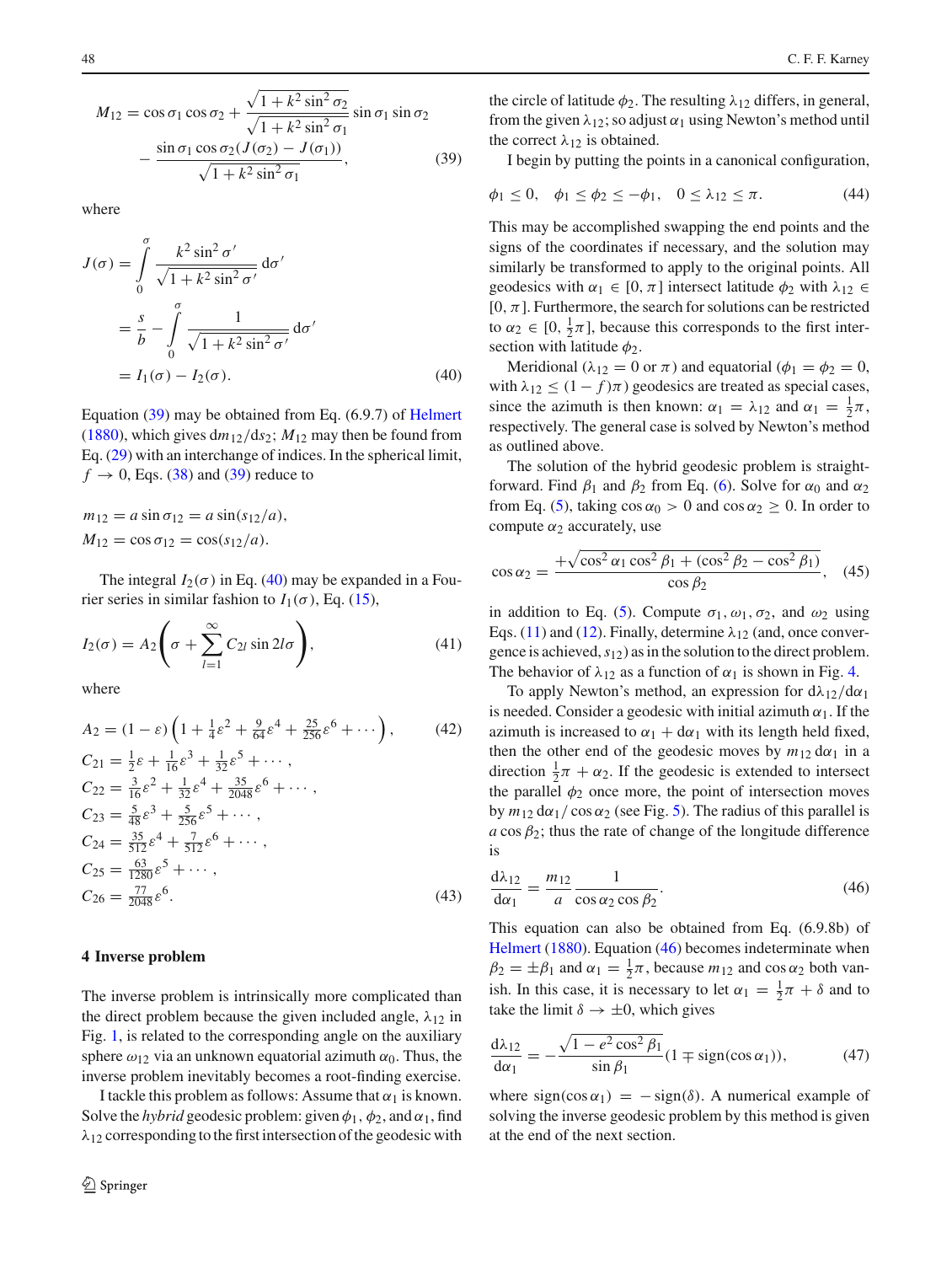

<span id="page-6-1"></span>**Fig. 4** The variation of  $\lambda_{12}$  as a function of  $\alpha_1$  for  $\phi_1 = -30^\circ$ , various  $\phi_2$ , and the WGS84 ellipsoid. **a**  $\lambda_{12}$  for  $\phi_2 = 0^\circ, \pm 15^\circ, \pm 25^\circ$ , and  $\pm 30^\circ$ . For  $|\phi_2| < |\phi_1|$ , the curves are strictly increasing, while for  $\phi_2 = \pm \phi_1$ , the curves are non-decreasing with discontinuities in the slopes at  $\alpha_1 = 90^\circ$ . An enlargement of the *top right corner* of **a** is shown in **b** with  $\phi_2 \in [29^\circ, 30^\circ]$  at intervals of 0.2<sup>°</sup>



<span id="page-6-2"></span>**Fig. 5** Finding  $d\lambda_{12}/d\alpha_1$  with  $\phi_1$  and  $\phi_2$  held fixed

Vincenty [\(1975a\)](#page-12-6), who uses the iterative method of [Helmert](#page-12-5) [\(1880](#page-12-5), §5.13) to solve the inverse problem, was aware of its failure to converge for nearly antipodal points. In an unpublished report [\(Vincenty 1975b\)](#page-12-15), he gives a modification of his method which deals with this case. Unfortunately, this sometimes requires many thousands of iterations to converge, whereas Newton's method as described here only requires a few iterations.

#### <span id="page-6-0"></span>**5 Starting point for Newton's method**

To complete the solution of the inverse problem a good starting guess for  $\alpha_1$  is needed. In most cases, this is provided by assuming that  $\omega_{12} = \lambda_{12}/\bar{w}$ , where

<span id="page-6-4"></span>
$$
\bar{w} = \sqrt{1 - e^2 ((\cos \beta_1 + \cos \beta_2)/2)^2}
$$
 (48)

and solving for the great circle on the auxiliary sphere, using [\(Vincenty 1975a](#page-12-6))

$$
z_1 = \cos \beta_1 \sin \beta_2 - \sin \beta_1 \cos \beta_2 \cos \omega_{12}
$$
  
+  $i \cos \beta_2 \sin \omega_{12}$ ,  

$$
z_2 = -\sin \beta_1 \cos \beta_2 + \cos \beta_1 \sin \beta_2 \cos \omega_{12}
$$
  
+  $i \cos \beta_1 \sin \omega_{12}$ ,  

$$
\alpha_1 = \text{ph } z_1,
$$
 (49)

<span id="page-6-7"></span><span id="page-6-6"></span><span id="page-6-5"></span>
$$
\alpha_2 = \text{ph}\, z_2,\tag{50}
$$

$$
\sigma_{12} = \text{ph}(\sin \beta_1 \sin \beta_2 + \cos \beta_1 \cos \beta_2 \cos \omega_{12} + i |z_1|). \tag{51}
$$

An example of the solution of the inverse problem by this method is given in Table [3.](#page-6-3)

<span id="page-6-3"></span>**Table 3** First sample inverse calculation specified by  $\phi_1$  =  $-30.123\,45^\circ$ ,  $\phi_2 = -30.123\,44^\circ$ , and  $\lambda_{12} = 0.000\,05^\circ$ . Because the points are not nearly antipodal, an initial guess for  $\alpha_1$  is found assuming  $\omega_{12} = \lambda_{12}/\bar{w}$ . However, in this case, the line is short enough that the error in  $\omega_{12}$  is negligible at the precision given and the solution of the inverse problem is completed by using  $s_{12} = a\bar{w}\sigma_{12}$ . More generally, the value of  $\alpha_1$  would be refined using Newton's method

| Qty.                    | Value                     | Eq.                    |
|-------------------------|---------------------------|------------------------|
| $\phi_1$                | $-30.12345^{\circ}$       | Given                  |
| $\phi_2$                | $-30.12344^{\circ}$       | Given                  |
| $\lambda_{12}$          | $0.00005$ °               | Given                  |
| Determine $\omega_{12}$ |                           |                        |
| $\beta_1$               | $-30.03999083821$ °       | (6)                    |
| $\beta_2$               | $-30.03998085491^{\circ}$ | (6)                    |
| $\bar{w}$               | 0.997 488 477 44          | (48)                   |
| $\omega_{12}$           | $0.00005012589$ °         | $\lambda_{12}/\bar{w}$ |
| $\sigma_{12}$           | $0.00004452641^{\circ}$   | (51)                   |
| Solution                |                           |                        |
| $\alpha_1$              | 77.043 533 542 37°        | (49)                   |
| $\alpha_2$              | 77.043 508 449 13°        | (50)                   |
| $s_{12}$                | 4.944 208 m               | $a\bar{w}\sigma_{12}$  |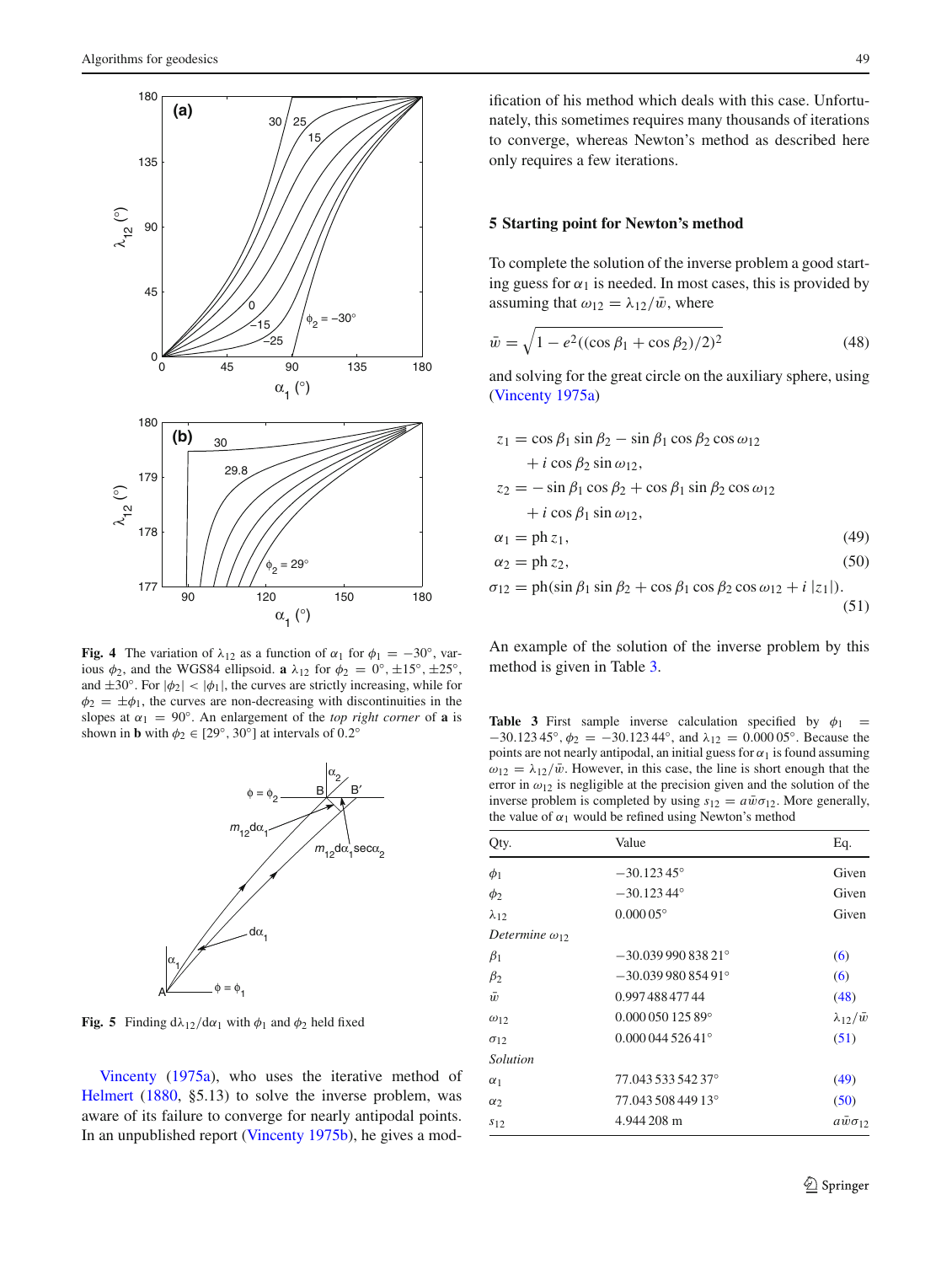This procedure is inadequate for nearly antipodal points because both the real and imaginary components of  $z_1$  are small and  $\alpha_1$  depends very sensitively on  $\omega_{12}$ . In the corresponding situation on the sphere, it is possible to determine  $\alpha_1$  by noting that all great circles emanating from *A* meet at *O*, the point antipodal to *A*. Thus  $\alpha_1$  may be determined as the supplement of the azimuth of the great circle *B O* at *O*; in addition, because *B* and *O* are close, it is possible to approximate the sphere, locally, as a plane.

The situation for an ellipsoid is slightly different because the geodesics emanating from *A*, instead of meeting at a point, form an envelope, centered at *O*, in the shape of an *astroid* whose extent is  $O(f)$  [\(Jacobi 1891,](#page-12-16) Eqs. (16)– (17)). The position at which a particular geodesic touches this envelope is given by the condition  $m_{12} = 0$ . However, elementary methods can be used to determine the envelope. Consider a geodesic leaving *A* (with  $\beta_1 \leq 0$ ) with azimuth  $\alpha_1 \in [\frac{1}{2}\pi, \pi]$ . This first intersects the circle of opposite latitude,  $\beta_2 = -\beta_1$ , with  $\sigma_{12} = \omega_{12} = \pi$  and  $\alpha_2 = \pi - \alpha_1$ . Equation [\(8\)](#page-1-4) then gives

<span id="page-7-1"></span>
$$
\lambda_{12} = \pi - f\pi \cos \beta_1 \sin \alpha_1 + O(f^2). \tag{52}
$$

Define a plane coordinate system  $(x, y)$  centered on the antipodal point where  $\Delta = f a \pi \cos^2 \beta_1$  is the unit of length, i.e.,

<span id="page-7-6"></span>
$$
\lambda_{12} = \pi + \frac{\Delta}{a \cos \beta_1} x, \quad \beta_2 = -\beta_1 + \frac{\Delta}{a} y. \tag{53}
$$

In this coordinate system, Eq.  $(52)$  corresponds to the point  $x = -\sin \alpha_1$ ,  $y = 0$  and the slope of the geodesic is  $-\cot \alpha_1$ . Thus, in the neighborhood of the antipodal point, the geodesic may be approximated by

<span id="page-7-2"></span>
$$
\frac{x}{\sin \alpha_1} + \frac{y}{\cos \alpha_1} + 1 = 0,\tag{54}
$$

where terms of order  $f^2$  have been neglected. Allowing  $\alpha_1$ to vary, Eq. [\(54\)](#page-7-2) defines a family of lines approximating the geodesics emanating from *A*. Differentiating this equation with respect to  $\alpha_1$  and solving the resulting pair of equations for *x* and *y* gives the parametric equations for the astroid,  $x = -\sin^3 \alpha_1$ , and  $y = -\cos^3 \alpha_1$ . Note that, for the order-ing of points given by Eq. [\(44\)](#page-5-4),  $x \le 0$  and  $y \le 0$ .

Given *x* and *y* (i.e., the position of point *B*), Eq. [\(54\)](#page-7-2) may be solved to obtain a first approximation to  $\alpha_1$ . This prescription is given by [Helmert](#page-12-5) [\(1880](#page-12-5), Eq. (7.3.7)) who notes that this results in a quartic which may be found using the construction given in Fig. [6.](#page-7-3) Here *COD* and *BED* are similar triangles; if the (signed) length  $BC$  is  $\mu$ , then an equation for  $\mu$  can be found by applying Pythagoras' theorem to  $COD$ :

$$
\frac{x^2}{(1+\mu)^2} + \frac{y^2}{\mu^2} = 1,
$$



<span id="page-7-3"></span>**Fig. 6** The solution of the astroid equations by similar triangles. The scaled coordinates of *B* are  $(x, y)$ ; *O* is the point antipodal to *A*. The line  $BCD$ , which is given by Eq.  $(54)$ , is the continuation of the geodesic from *AB* with *C* being its intersection with the circle  $\beta = -\beta_1$ and *D* its intersection with the meridian  $\lambda = \lambda_1 + \pi$ . The envelope of lines satisfying  $CD = 1$  gives the astroid, a portion of which is shown by the *curves*

which can be expanded to give a fourth-order polynomial in  $\mu$ .

<span id="page-7-4"></span>
$$
\mu^4 + 2\mu^3 + (1 - x^2 - y^2)\mu^2 - 2y^2\mu - y^2 = 0.
$$
 (55)

Descartes' rule of signs shows that, for  $y \neq 0$ , there is one positive root [\(Olver et al. 2010](#page-12-11), §1.11.ii) and this is the solution corresponding to the shortest path. This root can be found by standard methods [\(Olver et al. 2010,](#page-12-11) §1.11.iii). Equation [\(55\)](#page-7-4) arises in converting from geocentric to geodetic coordinates, and I use the solution to that problem given by [Vermeille](#page-12-17) [\(2002](#page-12-17)). The azimuth can then be determined from the triangle *COD* in Fig. [6,](#page-7-3)

<span id="page-7-7"></span>
$$
\alpha_1 = \frac{\text{ph}(y/\mu - ix/(1 + \mu))}{\text{.}}\tag{56}
$$

If  $y = 0$ , the solution is found by taking the limit  $y \to 0$ ,

<span id="page-7-5"></span>
$$
\alpha_1 = \text{ph}\left(\pm\sqrt{\max(0, 1 - x^2)} - ix\right). \tag{57}
$$

Tables [4,](#page-8-1) [5](#page-8-2) and [6](#page-9-1) together illustrate the complete solution of the inverse problem for nearly antipodal points.

#### <span id="page-7-0"></span>**6 Area**

The last geodesic algorithm I present is for geodesic areas. Here, I extend the method of [Danielsen](#page-12-8) [\(1989\)](#page-12-8) to higher order so that the result is accurate to round-off, and I recast his series into a simple trigonometric sum.

Let *S*<sup>12</sup> be the area of the geodesic quadrilateral *AFHB* in Fig. [1.](#page-1-0) Following [Danielsen](#page-12-8) [\(1989](#page-12-8)), this can be expressed as the sum of a spherical term and an integral giving the ellipsoidal correction,

<span id="page-7-8"></span>
$$
S_{12} = S(\sigma_2) - S(\sigma_1),\tag{58}
$$

<span id="page-7-9"></span>
$$
S(\sigma) = c^2 \alpha + e^2 a^2 \cos \alpha_0 \sin \alpha_0 I_4(\sigma), \qquad (59)
$$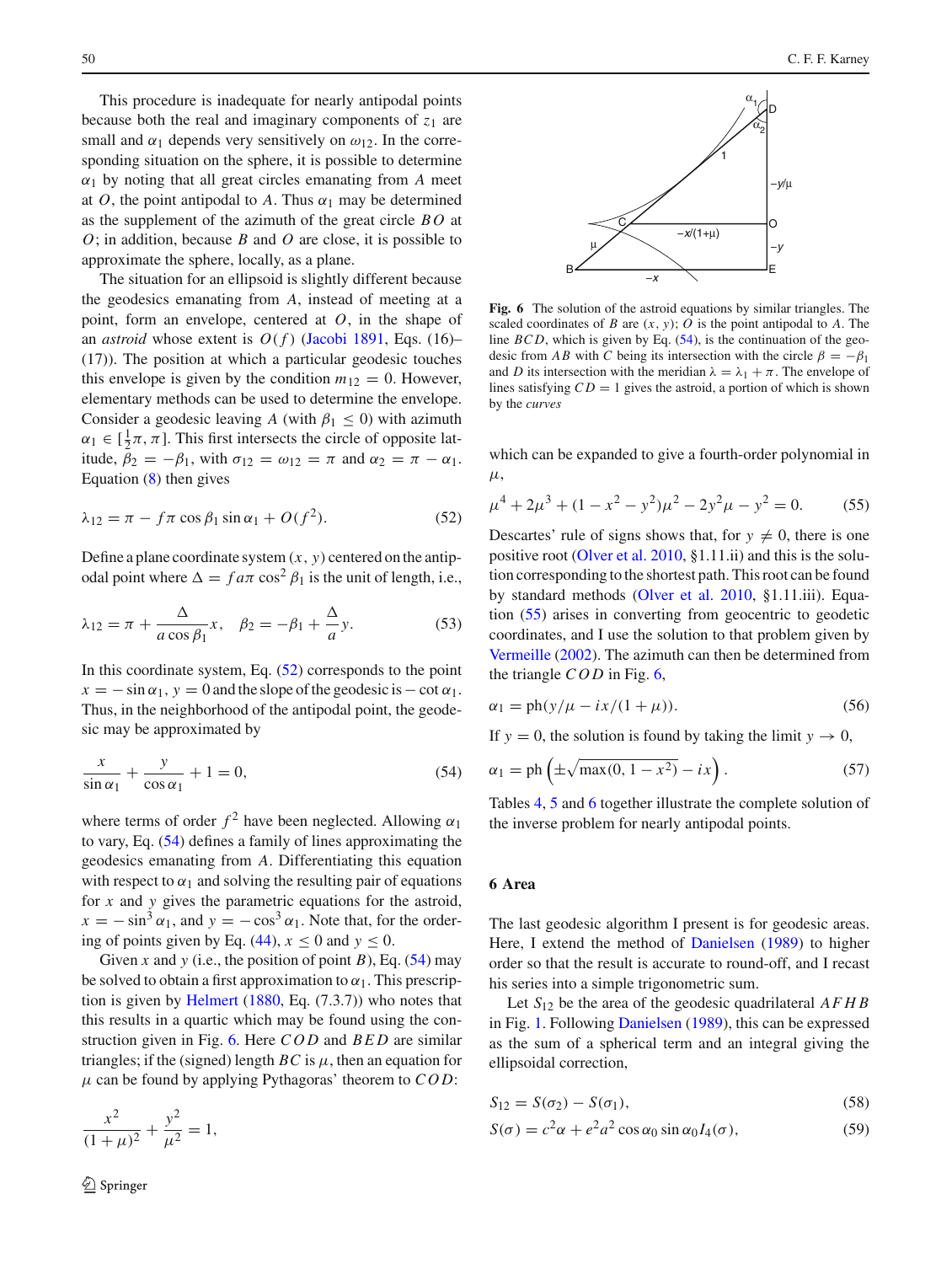<span id="page-8-1"></span>**Table 4** Second sample inverse calculation specified by  $\phi_1$  =  $-30^\circ$ ,  $\phi_2 = 29.9^\circ$ , and  $\lambda_{12} = 179.8^\circ$ . Because the points are nearly antipodal, an initial guess for  $\alpha_1$  is found by solving the astroid problem. Here  $\mu$  is the positive root of Eq. [\(55\)](#page-7-4). If  $y = 0$ , then  $\alpha_1$  is given by Eq. [\(57\)](#page-7-5). The value of  $\alpha_1$  is used in Table [5](#page-8-2)

| Qty.                                | Value             | Eq.   |
|-------------------------------------|-------------------|-------|
| $\phi_1$                            | $-30^\circ$       | Given |
| $\phi_2$                            | $29.9^\circ$      | Given |
| $\lambda_{12}$                      | 179.8°            | Given |
| Solve the astroid problem           |                   |       |
| $\boldsymbol{x}$                    | $-0.382344$       | (53)  |
| у                                   | $-0.220189$       | (53)  |
| $\mu$                               | 0.231633          | (55)  |
| <i>Initial guess for</i> $\alpha_1$ |                   |       |
| $\alpha_1$                          | $161.914^{\circ}$ | (56)  |

where

<span id="page-8-0"></span>
$$
c^2 = \frac{a^2}{2} + \frac{b^2}{2} \frac{\tanh^{-1} e}{e}
$$
 (60)

is the authalic radius,

$$
I_4(\sigma) = -\int_{\pi/2}^{\sigma} \frac{t(e^{t/2}) - t(k^2 \sin^2 \sigma')}{e^{t/2} - k^2 \sin^2 \sigma'} \frac{\sin \sigma'}{2} d\sigma',
$$
 (61)  

$$
t(x) = x + \sqrt{x^{-1} + 1} \sinh^{-1} \sqrt{x}.
$$

Expanding the integrand in powers of  $e^{2}$  and  $k^{2}$  and performing the integral gives

<span id="page-8-4"></span>
$$
I_4(\sigma) = \sum_{l=0}^{\infty} C_{4l} \cos((2l+1)\sigma), \qquad (62)
$$

where

$$
C_{40} = \left(\frac{2}{3} - \frac{1}{15}e^{t2} + \frac{4}{105}e^{t4} - \frac{8}{315}e^{t6} + \frac{64}{3465}e^{t8} - \frac{128}{9009}e^{t10}\right) - \left(\frac{1}{20} - \frac{1}{35}e^{t2} + \frac{2}{105}e^{t4} - \frac{16}{1155}e^{t6} + \frac{32}{3003}e^{t8}\right)k^2 + \left(\frac{1}{42} - \frac{1}{63}e^{t2} + \frac{8}{693}e^{t4} - \frac{80}{9009}e^{t6}\right)k^4 - \left(\frac{1}{72} - \frac{1}{99}e^{t2} + \frac{10}{1287}e^{t4}\right)k^6 + \left(\frac{1}{110} - \frac{1}{143}e^{t2}\right)k^8 - \frac{1}{156}k^{10} + \cdots,
$$
  

$$
C_{41} = \left(\frac{1}{180} - \frac{1}{315}e^{t2} + \frac{2}{945}e^{t4} - \frac{16}{10395}e^{t6} + \frac{32}{27027}e^{t8}\right)k^2 - \left(\frac{1}{252} - \frac{1}{378}e^{t2} + \frac{4}{2079}e^{t4} - \frac{40}{27027}e^{t6}\right)k^4 + \left(\frac{1}{360} - \frac{1}{495}e^{t2} + \frac{2}{1287}e^{t4}\right)k^6 - \left(\frac{1}{495} - \frac{2}{1287}e^{t2}\right)k^8 + \frac{5}{3276}k^{10} + \cdots,
$$

<span id="page-8-2"></span>**Table 5** Second sample inverse calculation, continued. Here  $\lambda_{12}^{(0)}$  denotes the desired value of the longitude difference; Newton's method is used to adjust  $\alpha_1$  so that  $\lambda_{12} = \lambda_{12}^{(0)}$ . The final value of  $\alpha_1$  is used in Table [6](#page-9-1)

| Qty.                              | Value                     | Eq.                                                               |
|-----------------------------------|---------------------------|-------------------------------------------------------------------|
| $\phi_1$                          | $-30^\circ$               | Given                                                             |
| $\phi_2$                          | $29.9^\circ$              | Given                                                             |
| $\alpha_1$                        | $161.914^{\circ}$         | Table 4                                                           |
| $\scriptstyle \lambda^{(0)}_{12}$ | $179.8^{\circ}$           | Given                                                             |
| Solve triangle NEA                |                           |                                                                   |
| $\beta_1$                         | $-29.91674771324^{\circ}$ | (6)                                                               |
| $\alpha_0$                        | 15.609 397 464 14°        | (10)                                                              |
| $\sigma_1$                        | $-148.81253566596°$       | (11)                                                              |
| $\omega_1$                        | $-170.74896696128$ °      | (12)                                                              |
| Solve triangle NEB                |                           |                                                                   |
| $\beta_2$                         | 29.81691642189°           | (6)                                                               |
| $\alpha_2$                        | 18.067 287 962 31°        | (5), (45)                                                         |
| $\sigma_2$                        | 31.082 449 768 95°        | (11)                                                              |
| $\omega_2$                        | $9.21345761110^{\circ}$   | (12)                                                              |
| Determine $\lambda_{12}$          |                           |                                                                   |
| $k^2$                             | 0.00625153791662          | (9)                                                               |
| $\boldsymbol{\mathcal{E}}$        | 0.001 558 018 267 80      | (16)                                                              |
| $\lambda_1$                       | $-170.61483552458$ °      | (8)                                                               |
| $\lambda_2$                       | 9.18542009839°            | (8)                                                               |
| $\lambda_{12}$                    | 179.800 255 622 97°       | $\lambda_2 - \lambda_1$                                           |
| Update $\alpha_1$                 |                           |                                                                   |
| $\delta \lambda_{12}$             | 0.00025562297°            | $\lambda_{12} - \lambda_{12}^{(0)}$                               |
| $J(\sigma_{\rm l})$               | $-0.00948040927640$       | (40)                                                              |
| $J(\sigma_2)$                     | 0.00031349128630          | (40)                                                              |
| $m_{12}$                          | 57 288,000 110 m          | (38)                                                              |
| $d\lambda_{12}/d\alpha_1$         | 0.01088931716115          | (46)                                                              |
| $\delta \alpha_1$                 | $-0.02347465519$ °        | $-\delta\lambda_{12}/(\mathrm{d}\lambda_{12}/\mathrm{d}\alpha_1)$ |
| $\alpha_1$                        | 161.890 525 344 81°       | $\alpha_1 + \delta \alpha_1$                                      |
| Next iteration                    |                           |                                                                   |
| $\delta\lambda_{12}$              | $0.00000000663$ °         |                                                                   |
| $\alpha_1$                        | 161.890 524 736 33°       |                                                                   |

$$
C_{42} = \left(\frac{1}{2100} - \frac{1}{3150}e^{t^2} + \frac{4}{17325}e^{t^4} - \frac{8}{45045}e^{t^6}\right)k^4
$$

$$
- \left(\frac{1}{1800} - \frac{1}{2475}e^{t^2} + \frac{2}{6435}e^{t^4}\right)k^6
$$

$$
+ \left(\frac{1}{1925} - \frac{2}{5005}e^{t^2}\right)k^8 - \frac{1}{2184}k^{10} + \cdots,
$$

$$
C_{43} = \left(\frac{1}{17640} - \frac{1}{24255}e^{t^2} + \frac{2}{63063}e^{t^4}\right)k^6
$$

$$
- \left(\frac{1}{10780} - \frac{1}{14014}e^{t^2}\right)k^8 + \frac{5}{45864}k^{10} + \cdots,
$$

$$
C_{44} = \left(\frac{1}{124740} - \frac{1}{162162}e^{t^2}\right)k^8 - \frac{1}{58968}k^{10} + \cdots,
$$

$$
C_{45} = \frac{1}{792792}k^{10} + \cdots.
$$

$$
(63)
$$

<span id="page-8-3"></span><sup>2</sup> Springer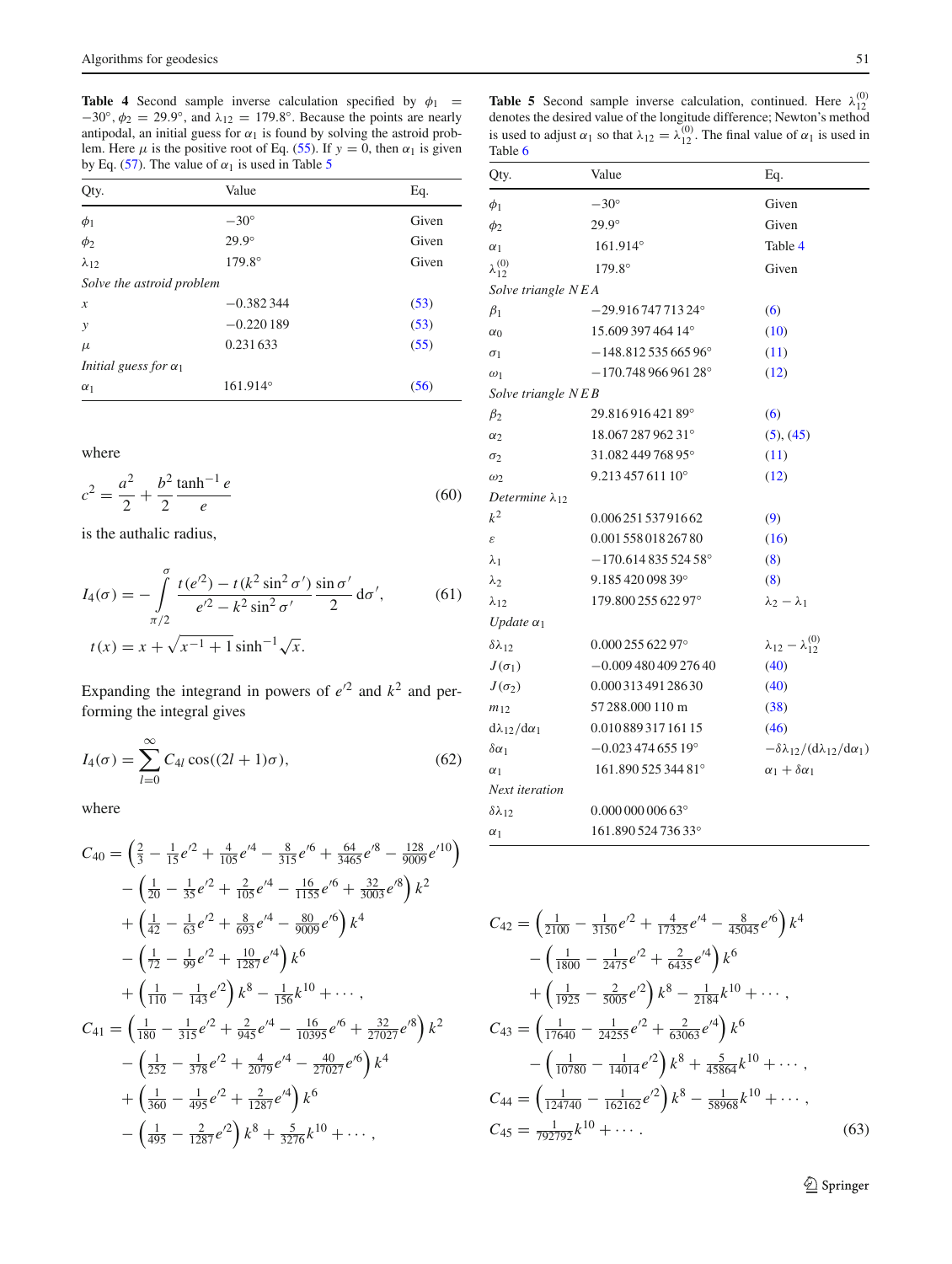<span id="page-9-1"></span>**Table 6** Second sample inverse calculation, concluded. Here the hybrid problem ( $\phi_1$ ,  $\phi_2$ , and  $\alpha_1$  given) is solved. The computed value of  $\lambda_{12}$ matches that given in the specification of the inverse problem in Table [4](#page-8-1)

| Qty.                                  | Value                     | Eq.                     |
|---------------------------------------|---------------------------|-------------------------|
| $\phi_1$                              | $-30^\circ$               | Given                   |
| $\phi_2$                              | $29.9^\circ$              | Given                   |
| $\alpha_1$                            | 161.890 524 736 33°       | Table 5                 |
| Solve triangle NEA                    |                           |                         |
| $\beta_1$                             | $-29.91674771324^{\circ}$ | (6)                     |
| $\alpha_0$                            | 15.629 479 665 37°        | (10)                    |
| $\sigma_1$                            | $-148.80913691776$ °      | (11)                    |
| $\omega_1$                            | $-170.73634378066$ °      | (12)                    |
| Solve triangle NEB                    |                           |                         |
| $\beta_2$                             | 29.81691642189°           | (6)                     |
| $\alpha$                              | 18.090 737 245 74°        | (5), (45)               |
| $\sigma_2$                            | 31.08583447040°           | (11)                    |
| $\omega$                              | 9.226 028 621 10°         | (12)                    |
| Determine $s_{12}$ and $\lambda_{12}$ |                           |                         |
| S <sub>1</sub>                        | $-16539979.064227$ m      | (7)                     |
| s <sub>2</sub>                        | 3449853.763383 m          | (7)                     |
| $s_{12}$                              | 19989832.827610 m         | $s_2 - s_1$             |
| $\lambda_1$                           | $-170.60204712148°$       | (8)                     |
| $\lambda_2$                           | 9.197 952 878 52°         | (8)                     |
| $\lambda_{12}$                        | 179.800 000 000 00°       | $\lambda_2 - \lambda_1$ |
| Solution                              |                           |                         |
| $\alpha_1$                            | 161.890 524 736 33°       |                         |
| $\alpha_2$                            | 18.090 737 245 74°        |                         |
| $s_{12}$                              | 19989832.827610 m         |                         |

An example of the computation of *S*<sup>12</sup> is given in Table [7.](#page-9-2)

Summing *S*12, Eq. [\(58\)](#page-7-8), over the edges of a geodesic polygon gives the area of the polygon provided that it does not encircle a pole; if it does,  $2\pi c^2$  should be added to the result. The first term in Eq. [\(59\)](#page-7-9) contributes  $c^2(\alpha_2 - \alpha_1)$  to  $S_{12}$ . This is the area of the quadrilateral *AFHB* on a sphere of radius *c* and it is proportional to its spherical excess,  $\alpha_2 - \alpha_1$ , the sum of its interior angles less  $2\pi$ . It is important that this term be computed accurately when the edge is short (and  $\alpha_1$  and  $\alpha_2$ ) are nearly equal). A suitable identity for  $\alpha_2 - \alpha_1$  is given by [Bessel](#page-12-4) [\(1825,](#page-12-4) §11)

$$
\tan \frac{\alpha_2 - \alpha_1}{2} = \frac{\sin \frac{1}{2} (\beta_2 + \beta_1)}{\cos \frac{1}{2} (\beta_2 - \beta_1)} \tan \frac{\omega_{12}}{2}.
$$
 (64)

#### <span id="page-9-0"></span>**7 Implementation**

The algorithms described in the preceding sections can be readily converted into working code. The polynomial expansions, Eqs. [\(17\)](#page-2-9), [\(18\)](#page-2-12), [\(21\)](#page-2-13), [\(24\)](#page-2-11), [\(25\)](#page-3-5), [\(42\)](#page-5-6), [\(43\)](#page-5-7), and [\(63\)](#page-8-3),

<span id="page-9-2"></span>**Table 7** The calculation of the area between the equator and the geodesic specified by  $\phi_1 = 40^\circ$ ,  $\alpha_1 = 30^\circ$ , and  $s_{12} = 10000$  km. This uses intermediate values computed in Table [2](#page-3-2)

| Qty.            | Value                             | Eq.     |
|-----------------|-----------------------------------|---------|
| $\alpha_0$      | 22.553 940 202 62°                | Table 2 |
| $\alpha_1$      | $30^\circ$                        | Table 2 |
| $\alpha_2$      | 149.090 169 318 07°               | Table 2 |
| $\sigma_1$      | 43.999 153 645 00°                | Table 2 |
| $\sigma_2$      | 133.921 640 830 38°               | Table 2 |
| $k^2$           | 0.005 748 029 628 57              | Table 2 |
| Compute area    |                                   |         |
| $I_4(\sigma_1)$ | 0.47901814520                     | (62)    |
| $I_4(\sigma_2)$ | $-0.46191711902$                  | (62)    |
| $S(\sigma_1)$   | 21 298 942,667 15 km <sup>2</sup> | (59)    |
| $S(\sigma_2)$   | $10557456608950$ km <sup>2</sup>  | (59)    |
| $S_{12}$        | 84 275 623.422 35 km <sup>2</sup> | (58)    |

are such that the final results are accurate to  $O(f^6)$  which means that, even for  $f = \frac{1}{150}$ , the truncation error is smaller than the round-off error when using IEEE double precision arithmetic (with the fraction of the floating point number represented by 53 bits). For speed and to minimize round-off errors, the polynomials should be evaluated with the Horner method. The parenthetical expressions in Eqs. [\(24\)](#page-2-11), [\(25\)](#page-3-5), and [\(63\)](#page-8-3) depend only on the flattening of the ellipsoid and can be computed once this is known. When determining many points along a single geodesic, the polynomials need be evaluated just once. [Clenshaw](#page-12-18) [\(1955](#page-12-18)) summation should be used to sum the Fourier series, Eqs.  $(15)$ ,  $(23)$ ,  $(41)$ , and  $(62)$ .

There are several other details to be dealt with in implementing the algorithms: where to apply the two rules for choosing starting points for Newton's method, a slight improvement to the starting guess Eq. [\(56\)](#page-7-7), the convergence criterion for Newton's method, how to minimize round-off errors in solving the trigonometry problems on the auxiliary sphere, rapidly computing intermediate points on a geodesic by using  $\sigma_{12}$  as the metric, etc. I refer the reader to the implementations of the algorithms in Geographic-Lib [\(Karney 2012](#page-12-19)) for possible ways to address these issues. The C++ implementation has been tested against a large set of geodesics for the WGS84 ellipsoid; this was generated by continuing the series expansions to  $O(f^{30})$  and by solving the direct problem using high-precision arithmetic. The round-off errors in the direct and inverse methods are less than 15 nanometers and the error in the computation of the area  $S_{12}$  is about 0.1 m<sup>2</sup>. Typically, 2 to 4 iterations of Newton's method are required for convergence, although in a tiny fraction of cases up to 16 iterations are required. No convergence failures are observed. With the C++ implementation compiled with the g++ compiler, version 4.4.4, and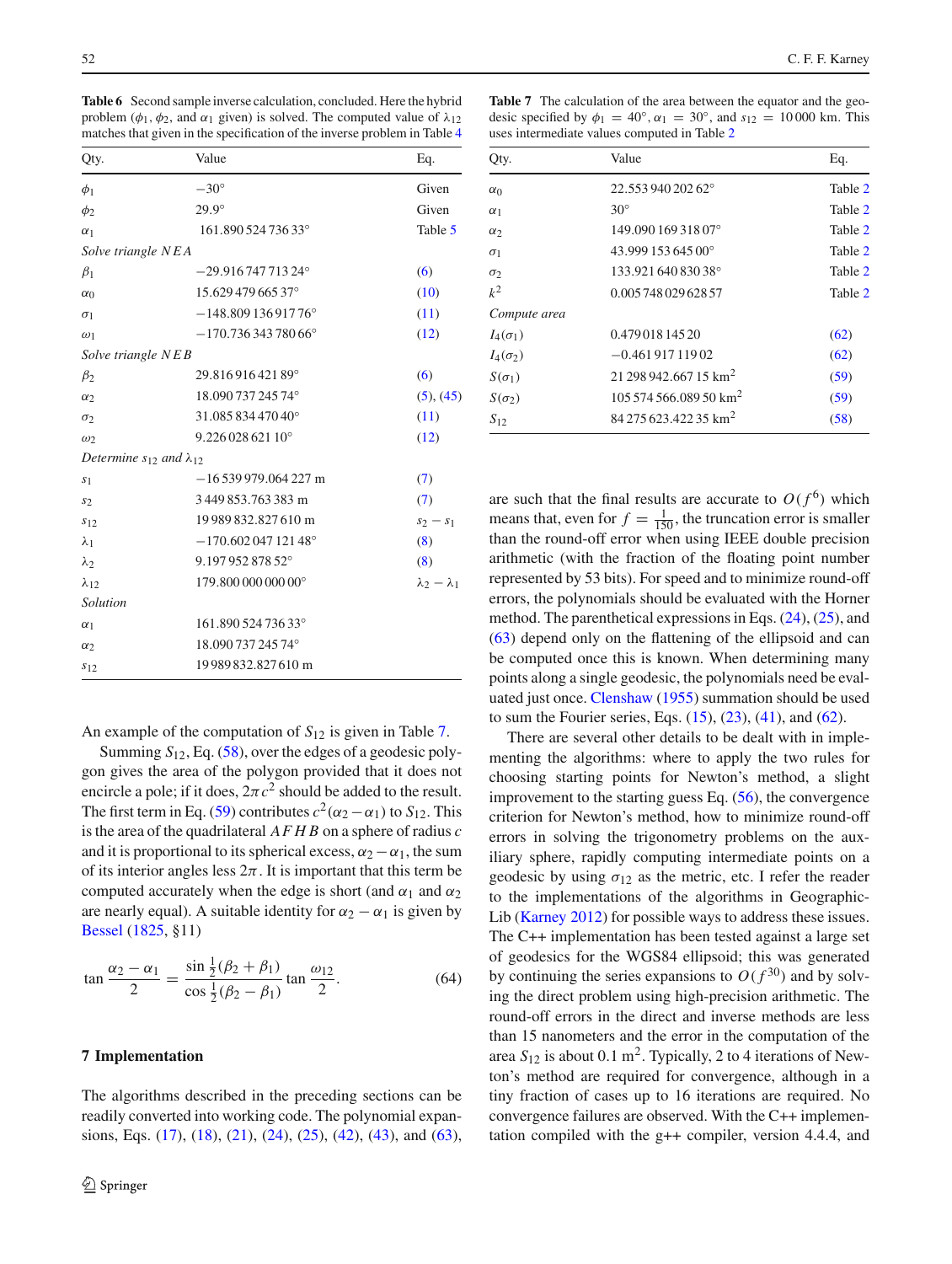

<span id="page-10-1"></span>**Fig. 7** The construction of the generalized gnomonic projection as the limit of a doubly azimuthal projection

running on a 2.66 GHz Intel processor, solving the direct geodesic problem takes  $0.88 \mu s$ , while the inverse problem takes 2.34 µs (on average). Several points along a geodesic can be computed at the rate of  $0.37 \mu s$  per point. These times are comparable to those for Vincenty's algorithms implemented in C++ and run on the same architecture:  $1.11 \mu s$ for the direct problem and  $1.34 \mu s$  for the inverse problem. (But note that Vincenty's algorithms are less accurate than those given here and that his method for the inverse problem sometimes fails to converge.)

### <span id="page-10-0"></span>**8 Ellipsoidal gnomonic projection**

As an application of the differential properties of geodesics, I derive a generalization of the gnomonic projection to the ellipsoid. The gnomonic projection of the sphere has the property that all geodesics on the sphere map to straight lines [\(Snyder 1987](#page-12-20), §22). Such a projection is impossible for an ellipsoid because it does not have constant Gaussian curvature [\(Beltrami 1865,](#page-12-21) §18); nevertheless, a projection can be constructed in which geodesics are very nearly straight.

The spherical gnomonic projection is the limit of the doubly azimuthal projection of the sphere, wherein the bearings from two fixed points  $A$  and  $A'$  to  $B$  are preserved, as *A*- approaches *A* [\(Bugayevskiy and Snyder 1995](#page-12-22)). The construction of the generalized gnomonic projection proceeds in the same way (see Fig. [7\)](#page-10-1). Draw a geodesic  $A'B'$  such that it is parallel to the geodesic  $AB$  at  $A'$ . Its initial separation from  $AB$  is  $\sin \gamma \, dt$ ; at  $B'$ , the point closest to  $B$ , the separation becomes  $M_{12}$  sin  $\gamma$  dt (in the limit dt  $\rightarrow$  0). Thus the difference in the azimuths of the geodesics  $A'B$ and *A'B'* at *A'* is  $(M_{12}/m_{12})$  sin  $\gamma$  dt, which gives  $\gamma + \gamma' =$  $\pi - (M_{12}/m_{12}) \sin \gamma \, dt$ . Now, solving the planar triangle problem with  $\gamma$  and  $\gamma'$  as the two base angles gives the distance *AB* on the projection plane as  $m_{12}/M_{12}$ .

This leads to the following specification for the generalized gnomonic projection. Let the center point be *A*; for an arbitrary point *B*, solve the inverse geodesic problem between *A* and *B*; then *B* projects to the point

<span id="page-10-3"></span>
$$
x = \rho \sin \alpha_1, \quad y = \rho \cos \alpha_1, \quad \rho = m_{12}/M_{12}; \tag{65}
$$

the projection is undefined if  $M_{12} \leq 0$ . In the spherical limit, this becomes the standard gnomonic projection,  $\rho = a \tan \sigma_{12}$  [\(Snyder 1987,](#page-12-20) p. 165). The azimuthal scale is  $1/M_{12}$  and the radial scale, found by taking the derivative  $d\rho/ds_{12}$  and using Eq. [\(28\)](#page-4-3), is  $1/M_{12}^2$ . The reverse projection is found by computing  $\alpha_1 = \text{ph}(y + ix)$ , finding  $s_{12}$  using Newton's method with  $d\rho/ds_{12} = 1/M_{12}^2$  (i.e., the radial scale), and solving the resulting direct geodesic problem.

In order to gauge the usefulness of the ellipsoidal gnomonic projection, consider two points on the earth *B* and *C*, map these points to the projection, and connect them with a straight line in this projection. If this line is mapped back onto the surface of the earth, it will deviate slightly from the geodesic *BC*. To lowest order, the maximum deviation **h** occurs at the midpoint of the line segment *BC*; empirically, I find

<span id="page-10-2"></span>
$$
\mathbf{h} = \frac{l^2}{32} (\nabla K \cdot \mathbf{t}) \mathbf{t},\tag{66}
$$

where *l* is the length of the geodesic, *K* is the Gaussian curvature, ∇*K* is evaluated at the center of the projection *A*, and **t** is the perpendicular vector from the center of projection to the geodesic. The deviation in the azimuths at the end points is about 4*h*/*l* and the length is greater than the geodesic distance by about  $\frac{8}{3}h^2/l$ . In the case of an ellipsoid of revolution,  $\nabla K$  is found by differentiating Eq. [\(37\)](#page-4-6) with respect to  $\phi$  and dividing the result by the meridional radius of curvature to give

$$
\nabla K = -\frac{4a}{b^4}e^2(1 - e^2\sin^2\phi)^{5/2}\cos\phi\sin\phi\hat{\phi},
$$
 (67)

where  $\hat{\phi}$  is a unit vector pointing north. Bounding the magnitude of **h**, Eq. [\(66\)](#page-10-2), over all the geodesics whose end points lie within a distance *r* of the center of projection, gives (in the limit that *f* and *r* are small)

$$
\frac{h}{r} \le \frac{f}{8} \frac{r^3}{a^3}.\tag{68}
$$

The maximum value is attained when the center of projection is at  $\phi = \pm 45^{\circ}$  and the geodesic is running in an east–west direction with the end points at bearings  $\pm 45^\circ$  or  $\pm 135^\circ$  from the center.

Others have proposed different generalizations of the gnomonic projection. [Bowring](#page-12-23) [\(1997](#page-12-23)) and [Williams](#page-12-24) [\(1997\)](#page-12-24) give a projection in which great ellipses project to straight lines; [Letoval'tsev](#page-12-25) [\(1963\)](#page-12-25) suggests a projection in which normal sections through the center point map to straight lines. Empirically, I find that  $h/r$  is proportional to  $r/a$  and  $r^2/a^2$  for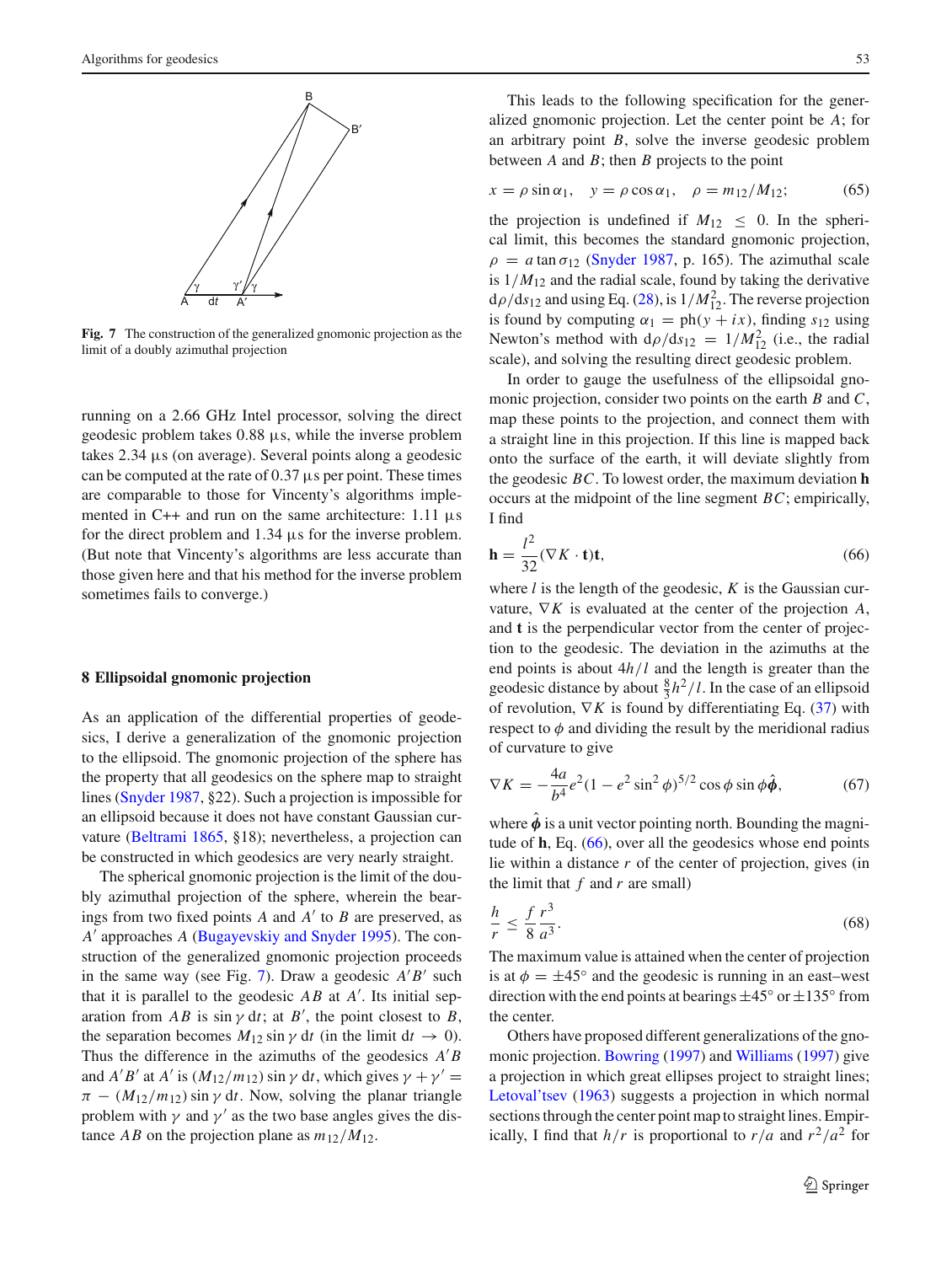

<span id="page-11-0"></span>**Fig. 8** The coast line of Europe and North Africa in the ellipsoidal gnomonic projection with center at(45◦N, 12◦E) near Venice. The *graticule lines* are shown at multiples of 10◦. The two *circles* are centered on the projection center with (geodesic) radii of 1000 and 2000 km. The data for the coast lines is taken from GMT [\(Wessel and Smith 2010](#page-12-26)) at "low" resolution

these projections. Thus, neither does as well as the projection derived above (for which  $h/r$  is proportional to  $r^3/a^3$ ) at preserving the straightness of geodesics.

As an illustration of the properties of the ellipsoidal gno-monic projection, Eq. [\(65\)](#page-10-3), consider Fig. [8](#page-11-0) in which a projection of Europe is shown. The two circles are geodesic circles of radii 1000 and 2000 km. If the geodesic between any two points within one of these circles is estimated using a straight line on this figure, the deviation from the true geodesic is less than 1.7 and 28 m, respectively. The maximum errors in the end azimuths are  $1.1''$  and  $8.6''$ , and the maximum errors in the lengths are only 5.4 and 730  $\mu$ m.

The gnomonic projection can be used to solve two geodesic problems accurately and rapidly. The first is the *intersection* problem: given two geodesics between *A* and *B* and between *C* and *D*, determine the point of intersection, *O*. This can be solved as follows: Guess an intersection point  $O^{(0)}$  and use this as the center of the gnomonic projection; define **a**, **b**, **c**, **d** as the positions of *A*, *B*,*C*, *D* in the projection; find the intersection of *AB* and *C D* in the projection, i.e.,

$$
\mathbf{0} = \frac{(\mathbf{c} \times \mathbf{d} \cdot \hat{\mathbf{z}})(\mathbf{b} - \mathbf{a}) - (\mathbf{a} \times \mathbf{b} \cdot \hat{\mathbf{z}})(\mathbf{d} - \mathbf{c})}{(\mathbf{b} - \mathbf{a}) \times (\mathbf{d} - \mathbf{c}) \cdot \hat{\mathbf{z}}},\tag{69}
$$

where  $\hat{i}$  indicates a unit vector ( $\hat{\mathbf{a}} = \mathbf{a}/a$ ) and  $\hat{\mathbf{z}} = \hat{\mathbf{x}} \times \hat{\mathbf{y}}$  is in the direction perpendicular to the projection plane. Project **o** back to geographic coordinates  $O^{(1)}$  and use this as a new center of projection; iterate this process until  $O^{(i)} = O^{(i-1)}$ which is then the desired intersection point.

The second problem is the *interception* problem: given a geodesic between *A* and *B*, find the point *O* on the geodesic

which is closest to a given point *C*. The solution is similar to that for the intersection problem; however, the interception point in the projection is

$$
\mathbf{0} = \frac{\mathbf{c} \cdot (\mathbf{b} - \mathbf{a})(\mathbf{b} - \mathbf{a}) - (\mathbf{a} \times \mathbf{b} \cdot \hat{\mathbf{z}})\hat{\mathbf{z}} \times (\mathbf{b} - \mathbf{a})}{|\mathbf{b} - \mathbf{a}|^2}.
$$

Provided the given points lie within about a quarter meridian of the intersection or interception points (so that the gnomonic projection is defined), these algorithms converge quadratically to the exact result.

#### **9 Conclusions**

The classical geodesic problems entail solving the ellipsoidal triangle *NAB* in Fig. [1,](#page-1-0) whose sides and angles are represented by  $\phi_1$ ,  $\phi_2$ ,  $s_{12}$  and  $\alpha_1$ ,  $\alpha_2$ ,  $\lambda_{12}$ . In the direct problem  $\phi_1$ ,  $\alpha_1$ , and  $s_{12}$  are given, while in the inverse problem  $\phi_1$ ,  $\lambda_{12}$ , and  $\phi_2$  are specified; and the goal in each case is to solve for the remaining side and angles. The algorithms given here provide accurate, robust, and fast solutions to these problems; they also allow the differential and integral quantities  $m_{12}$ ,  $M_{12}$ ,  $M_{21}$ , and  $S_{12}$  to be computed.

Much of the work described here involves applying standard computational techniques to earlier work. However, at least two aspects are novel: (1) this paper presents the first complete solution to the inverse geodesic problem. (2) The ellipsoidal gnomonic projection is a new tool to solve various geometrical problems on the ellipsoid.

Furthermore, the packaging of these various geodesic capabilities into a single library is also new. This offers a straightforward solution of several interesting problems. Two geodesic projections, the azimuthal equidistant projection and the Cassini-Soldner projection, are simple to write and their domain of applicability is not artificially restricted, as would be the case, for example, if the series expansion for the Cassini-Soldner projection were used [\(Snyder 1987](#page-12-20), §13); the scales for these projections are simply given in terms of  $m_{12}$  and  $M_{12}$ . Several other problems can be readily tackled with this library, e.g., solving other ellipsoidal trigonometry problems and finding the median line and other maritime bo[undaries.](#page-12-9) [These](#page-12-9) [and](#page-12-9) [other](#page-12-9) [problems](#page-12-9) [are](#page-12-9) [explored](#page-12-9) [in](#page-12-9) Karney [\(2011\)](#page-12-9). The web page [http://geographiclib.sf.net/geod.](http://geographiclib.sf.net/geod.html) [html](http://geographiclib.sf.net/geod.html) provides additional information, including the [Maxima](#page-12-12) [\(2009](#page-12-12)) code used to carry out the Taylor expansions and a JavaScript implementation which allows geodesic problems to be solved on many portable devices.

**Acknowledgments** I would like to thank Rod Deakin, John Nolton, Peter Osborne, and the referees of this paper for their helpful comments.

**Open Access** This article is distributed under the terms of the Creative Commons Attribution License which permits any use, distribution, and reproduction in any medium, provided the original author(s) and the source are credited.